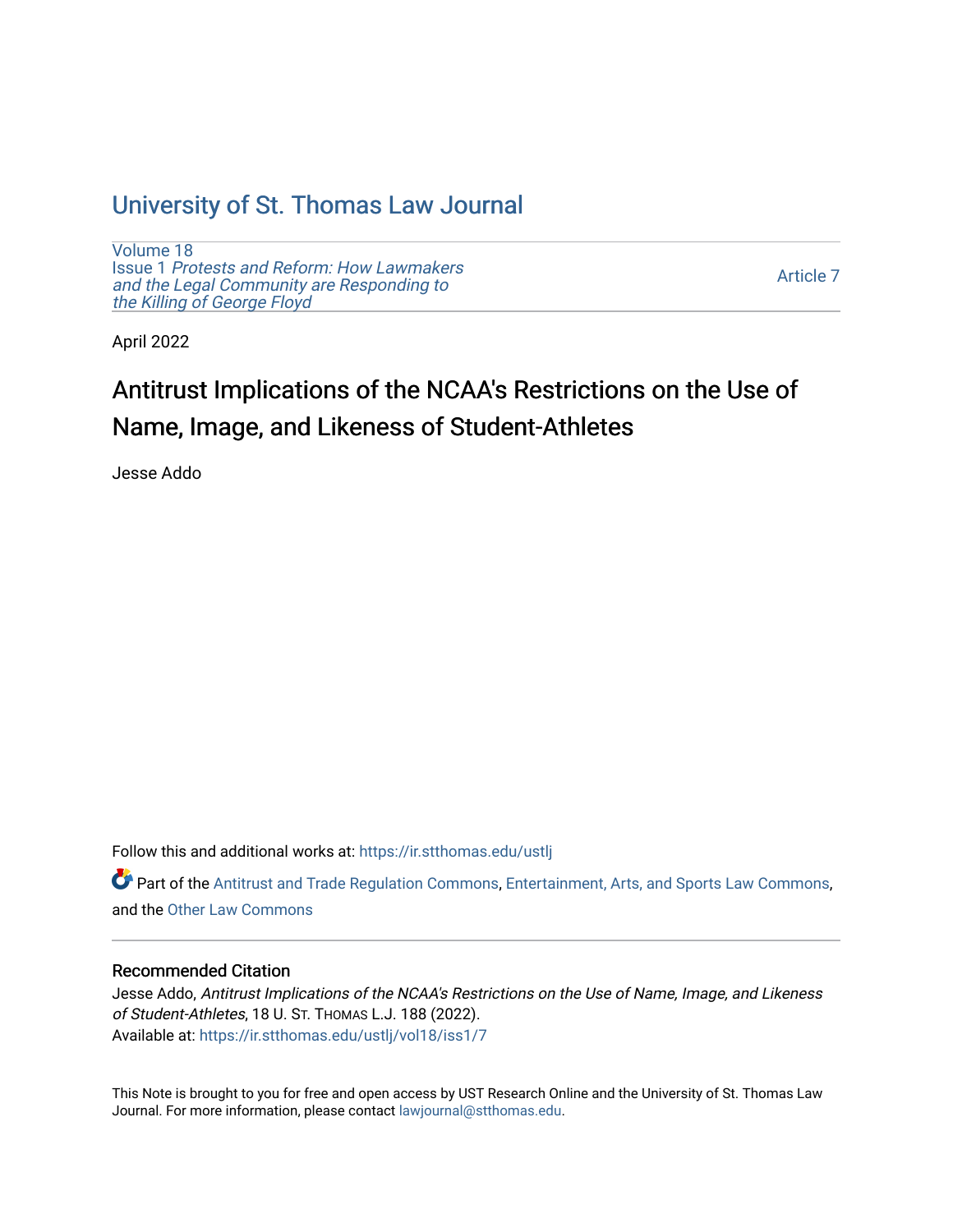## **NOTE**

## **ANTITRUST IMPLICATIONS OF THE NCAA'S RESTRICTIONS ON THE USE OF NAME, IMAGE, AND LIKENESS OF STUDENT-ATHLETES**

JESSE ADDO\*

#### **ABSTRACT**

Since its founding, the National Collegiate Athletic Association's ("NCAA") principle of amateurism has drawn a bright line between collegiate and professional sports for the sake of protecting the priority of higher education and the college experience. For years, the NCAA has weaponized amateurism to prevent student-athletes from profiting off their name, image, and likeness ("NIL"). As a result, student-athletes have sought judicial remedies by bringing suit against the NCAA and its member institutions. Student-athletes argue that the NCAA and its members are in violation of federal antitrust laws by conspiring to prevent third parties from competing in an open and free marketplace and restricting student-athletes from compensating from their NIL, an infringement on student-athletes' right of publicity ("ROP"). Consequently, in the past year, state legislatures including California, Colorado, and Florida have all signed bills into law which would allow third-party compensation to student-athletes for use of

Jesse Addo is a 2022 J.D. candidate at the University of St. Thomas School of Law. In the summer of 2020, Jesse joined Fredrikson & Byron as a summer associate via the Twin Cities Diversity in Practice (TCDIP) 1L Summer Rotation Clerkship program. Fredrikson is also partnered with General Mills where Jesse collaborated with the company's in-house counsel. In the summer of 2021, Jesse joined Baker McKenzie's Washington D.C. office as a summer associate working closely with the Corporate & Securities group. Jesse also had a secondment with FedEx where he worked alongside attorneys within the FedEx Corporate Integrity & Compliance group to provide recommendations regarding FedEx's human rights strategy and framework. At the School of Law, Jesse co-founded the Sports, Entertainment and Media Law Society and serves as treasurer for the Black Law Student Association. Prior to law school, Jesse spent two years as a business valuation consultant at Deloitte. "I am indebted to Professor Rachel Paulose for her encouragement and support in writing this comment. I am also grateful for the research assistance and helpful comments I received from my writing supervisor, Professor Thomas Berg. This comment would have not been possible without all the Zoom meetings and phone calls Professor Berg so kindly had with me to make my writing the best it can be."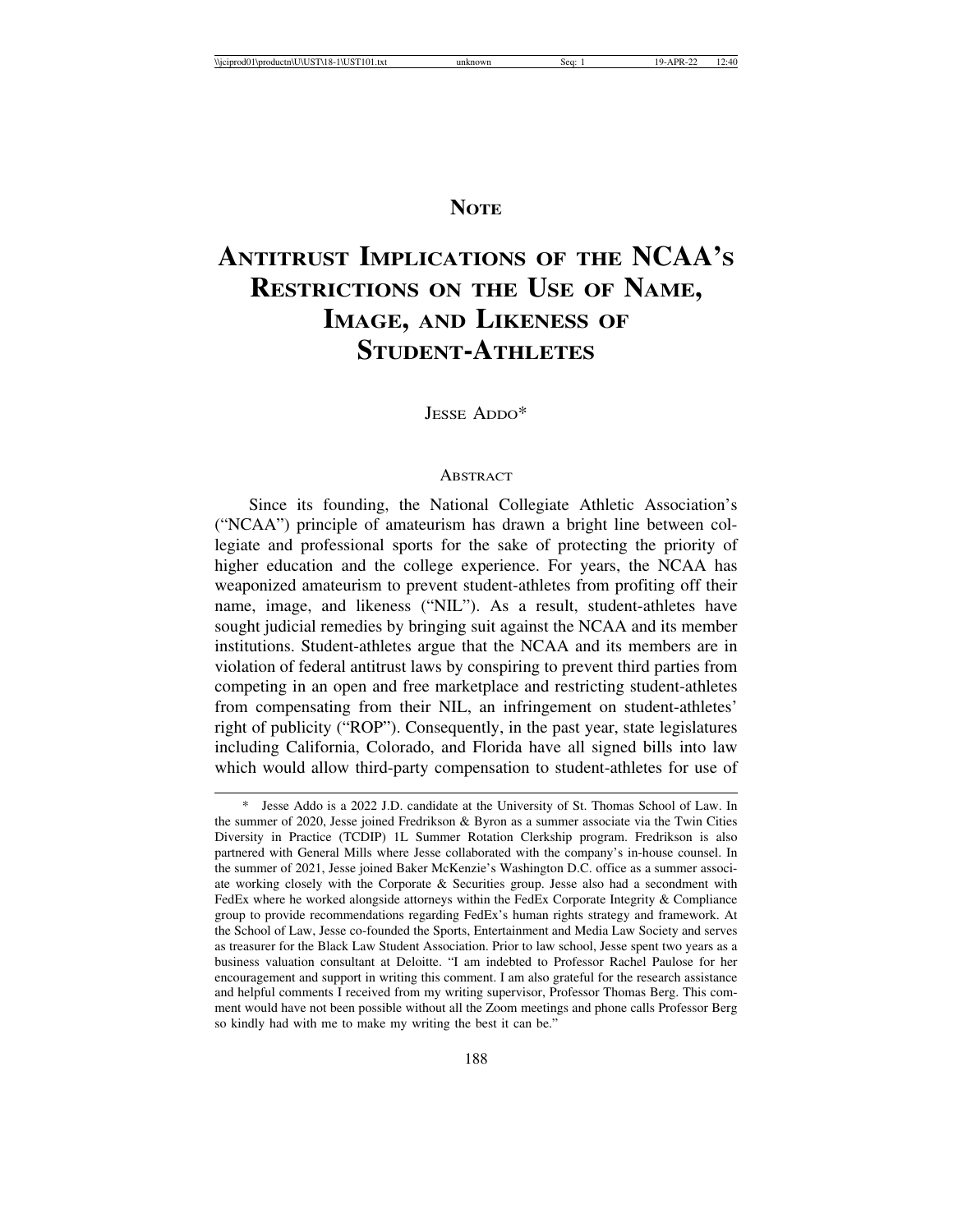their NIL. Such laws will inevitably present antitrust questions as the NCAA continues to adhere to a strict concept of amateurism by implementing measures to restrict pay-for-play scenarios between third parties and student-athletes.

#### **INTRODUCTION**

Intercollegiate athletics bring about invaluable opportunities for student-athletes each year. Primarily, student-athletes receive an opportunity to pursue a bachelor's degree in a variety of fields and disciplines.<sup>1</sup> More than eight out of ten student-athletes will earn a bachelor's degree, and more than 35 percent earn a postgraduate degree.<sup>2</sup> Student-athletes also receive an opportunity to compete at a high level of competition in varsity athletics at member schools across three divisions of the National Collegiate Athletic Association ("NCAA").<sup>3</sup> Still, student-athletes are deprived of business and commercial opportunities which has sparked ongoing controversy in the NCAA and state legislatures. The legal implications that will arise from issues around compensation to student-athletes for use of their name, image, and likeness ("NIL") will surely leave a lasting impact on the world of college athletics as we know it.

NIL are the three components that make up the legal concept known as "right of publicity" ("ROP").<sup>4</sup> ROP involves instances where permission is required of a person to use their NIL.<sup>5</sup> For example, permission is not required for a sports blog to publish a photo of a student-athlete competing in a sport. The legal copyright belongs to the photographer, not the studentathlete pictured.<sup>6</sup>

The regulations on how student-athletes may use their NIL have garnered attention from lawmakers and have fueled controversy amongst the NCAA and its stakeholders in the past year. In 2020, student-athlete NIL has been an issue at the forefront of the NCAA Board of Governors—the NCAA's highest governing body who ultimately determines what changes the NCAA can and should make to better support student-athletes.<sup>7</sup> The Board of Governors is comprised of college administrators including university presidents, conference commissioners, athletic directors, and other

<sup>1.</sup> *See Student-Athletes*, NAT'L COLLEGIATE ATHLETIC ASS'N, http://www.ncaa.org/studentathletes (last visited Sept. 2, 2021).

<sup>2.</sup> *Id.*

<sup>3.</sup> *Id.*

<sup>4.</sup> *See* Jonathan Faber, *A Brief History of the Right of Publicity*, RIGHT OF PUBLICITY, https:/ /rightofpublicity.com/brief-history-of-rop (last visited Sept. 28, 2021).

<sup>5.</sup> *Id*.

<sup>6.</sup> *Id*.

<sup>7.</sup> *See* Stacey Osburn, *Board of Governors Moves Toward Allowing Student-Athlete Compensation for Endorsements and Promotions*, NAT'L COLLEGIATE ATHLETIC ASS'N (Apr. 29, 2020), http://www.ncaa.org/about/resources/media-center/news/board-governors-moves-towardallowing-student-athlete-compensation-endorsements-and-promotions.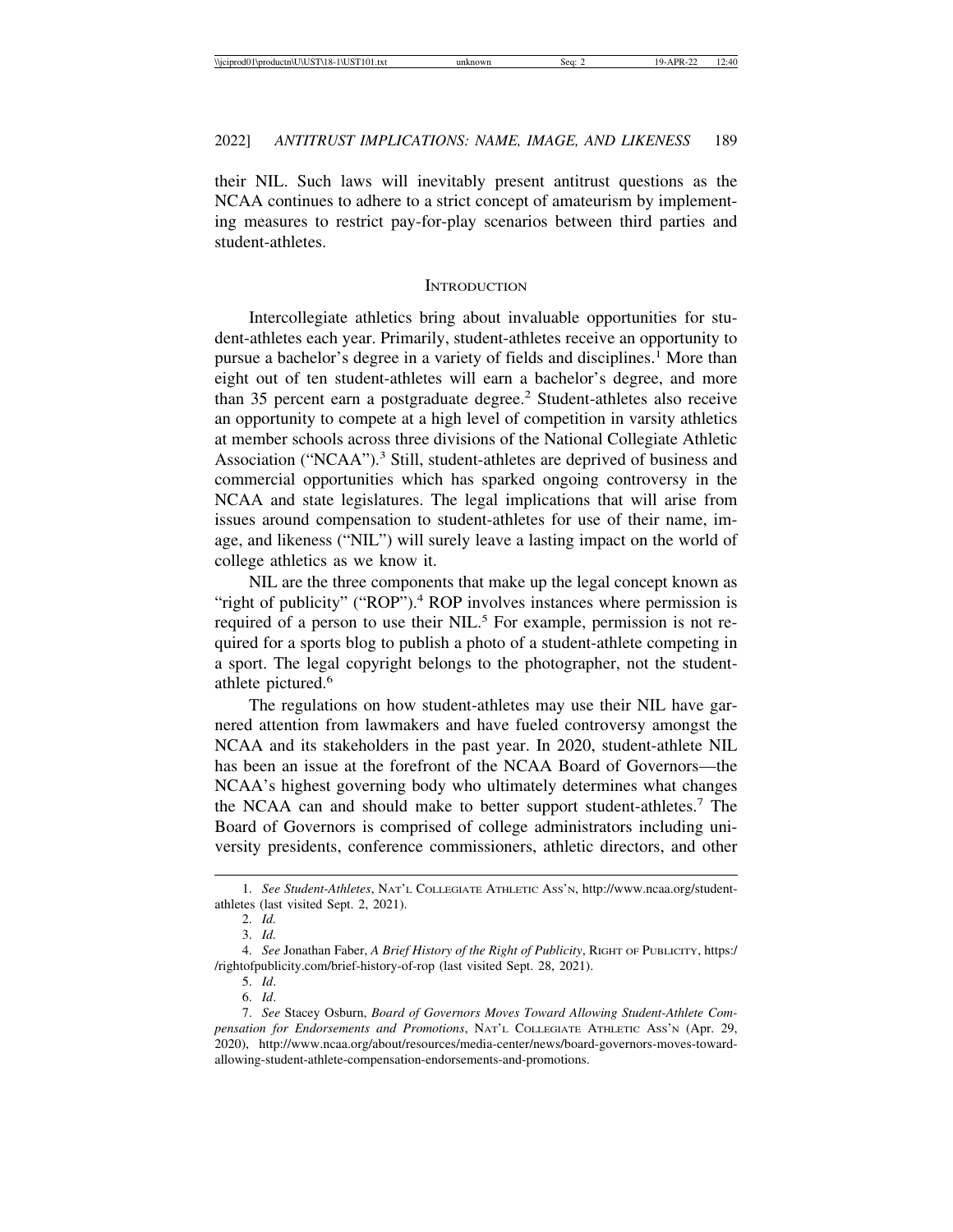relevant stakeholders.<sup>8</sup> At its meeting in April 2020, the Board of Governors supported rule changes to allow student-athletes to receive compensation for third-party endorsements both related to and separate from athletics.<sup>9</sup> The Board of Governors also supported compensation for other student-athlete opportunities, such as social media businesses and personal appearances within the "guiding principles" originally outlined by the board in October 2019.10 Some of the NCAA's guiding principles include:

- Protecting the recruiting environment by prohibiting inducements to select, remain at, or transfer to a specific member school;
- Assuring student-athletes are treated similarly to non-athlete students unless a compelling reason exists to differentiate;
- Maintaining the priorities of education and the collegiate experience to provide opportunities for student-athlete success;
- Making clear that compensation for athletic performance or participation is impermissible;
- Reaffirming that student-athletes are students first and not employees of the university; and
- Making clear the distinction between collegiate and professional opportunities. $11$

While student-athletes would be permitted to identify themselves by sport and school, the use of conference and school logos, trademarks, or other involvement would not be allowed in any endorsements with third parties.<sup>12</sup> The board has also emphasized that at no point should a university or college pay student-athletes for NIL activities, a model the NCAA fiercely opposes, referred to as "pay-for-play."<sup>13</sup>

As of the date of publication, the NCAA's three divisions have adopted new NIL rules for the 2021–22 academic year pursuant to the Board's recommendations.14 The Board is requiring "guardrails"—or restrictions—around several NIL activities. Such restrictions may include barring NIL activities that would be considered pay-for-play, restricting school or conference involvement in securing endorsement deals for student-athletes, prohibiting the use of NIL for recruiting purposes by schools or boosters, and regulating the use of agents and advisors.<sup>15</sup>

- 11. Osburn, *supra* note 7.
- 12. Osburn, *supra* note 7.
- 13. Osburn, *supra* note 7.
- 14. Osburn, *supra* note 7.

<sup>8.</sup> *See NCAA Board of Governors*, NAT'L COLLEGIATE ATHLETIC ASS'N, http:// www.ncaa.org/governance/committees/ncaa-board-governors (last visited Sept. 2, 2021).

<sup>9.</sup> Osburn, *supra* note 7.

<sup>10.</sup> Osburn, *supra* note 7.

<sup>15.</sup> *See Questions and Answers on Name, Image and Likeness*, NAT'L COLLEGIATE ATHLETIC ASS'N, http://www.ncaa.org/questions-and-answers-name-image-and-likeness (last visited Sept. 2, 2021).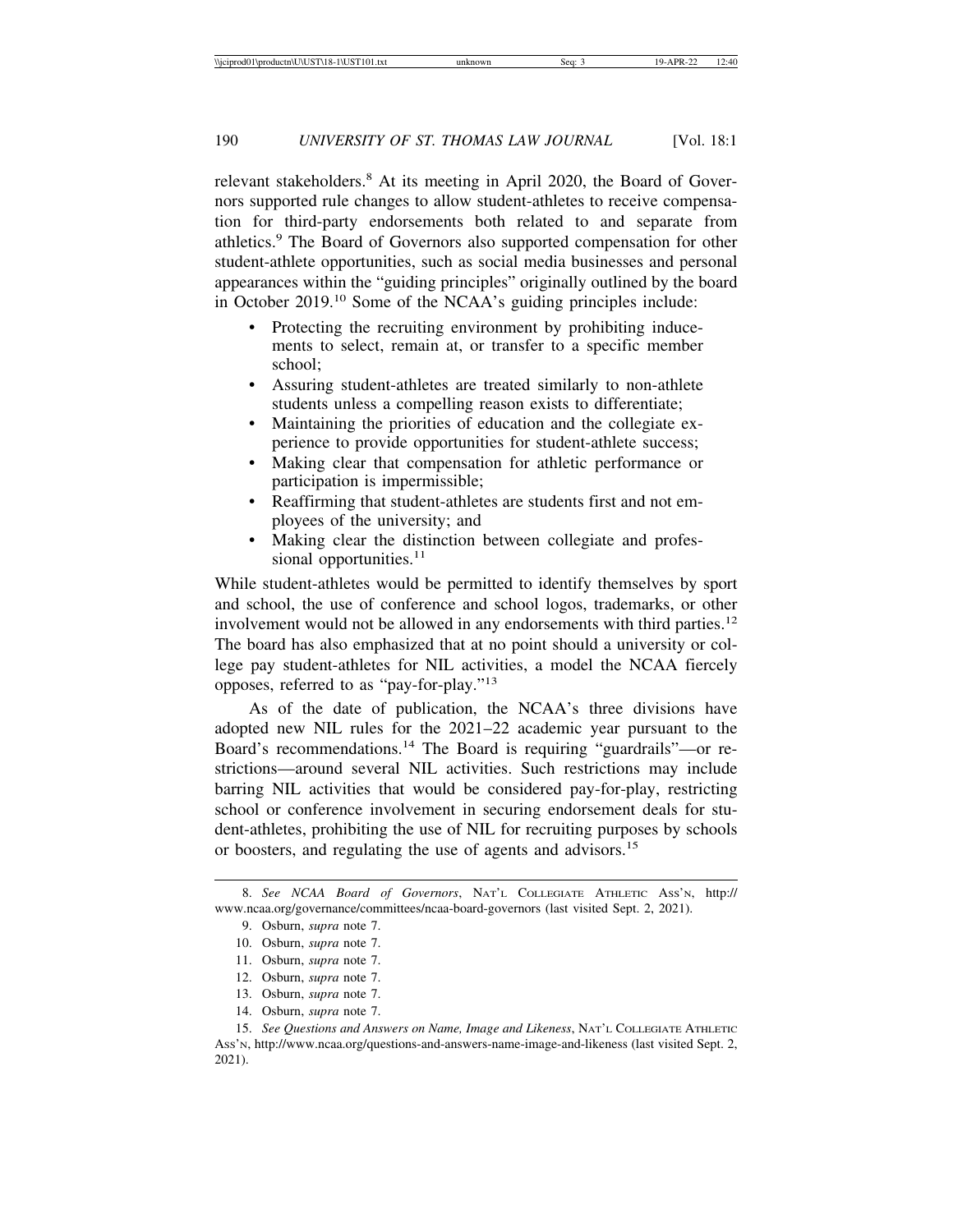Ultimately, when the NCAA's proposal regarding student-athletes compensated for third-party use of their NIL takes effect, one key question will be analyzed: whether the NCAA's adoption of broad or undefined restrictions on businesses seeking to compensate student-athletes for use of their NIL would make them vulnerable to federal antitrust lawsuits brought by student-athletes and third parties. Broad or undefined restrictions may be too ambiguous and burdensome in determining what class of businesses are excluded from doing business with student-athletes and may create an unreasonable restraint of trade.16 Therefore, student-athletes and third parties are likely to challenge such restrictions as a violation of federal antitrust laws, particularly the Sherman Antitrust Act of 1890 ("Sherman Act").

Considering federal law, binding and persuasive authority, and the competitive interests of all market participants on the two key issues of student-athlete NIL, the NCAA will not be allowed to implement broad or undefined restrictions on businesses seeking to compensate student-athletes for use of their NIL.

#### ANALYSIS

Antitrust implications are the most imperative legal challenge the NCAA faces in its battle to preserve amateurism and restrict student-athletes from profiting from use of their NIL. The operative question is whether the NCAA's implementation of broad or undefined restrictions to exclude businesses seeking to compensate student-athletes for use of their NIL will be too burdensome on competition and an unreasonable restraint of trade. The Sherman Act is the governing federal antitrust statute enacted to prohibit activities that restrict interstate commerce and competition in the marketplace.17 Under Section One of the Sherman Act, "[e]very contract, combination . . . or conspiracy, in restraint of trade or commerce . . . is declared to be illegal."18 "The main purpose of Section One is to disallow conspiracies between businesses that would ultimately harm consumers by causing higher prices in connection with goods and services and the creation and dissemination of inferior products and services that result from illegal restraints of trade."<sup>19</sup>

In a Section One Sherman Act claim, if the alleged antitrust violation is not per se illegal, the challenged violation is analyzed under the rule of

<sup>16.</sup> *See* PRACTICAL L. ANTITRUST, SECTION 1 OF THE SHERMAN ACT: OVERVIEW (2021), Westlaw W-016-3376.

<sup>17.</sup> *See The Antitrust Laws*, FED. TRADE COMM'N, https://www.ftc.gov/tips-advice/competi tion-guidance/guide-antitrust-laws/antitrust-laws (last visited Sept. 2, 2021).

<sup>18.</sup> *See* 15 U.S.C.A. § 1 (West, Westlaw through Pub. L. No. 117-38); *see also* DARREN HEITNER, HOW TO PLAY THE GAME: WHAT EVERY SPORTS ATTORNEY NEEDS TO KNOW 151 (1st ed. 2014).

<sup>19.</sup> HEITNER, *supra* note 18, at 151–52; *see also* 15 U.S.C.A. § 1.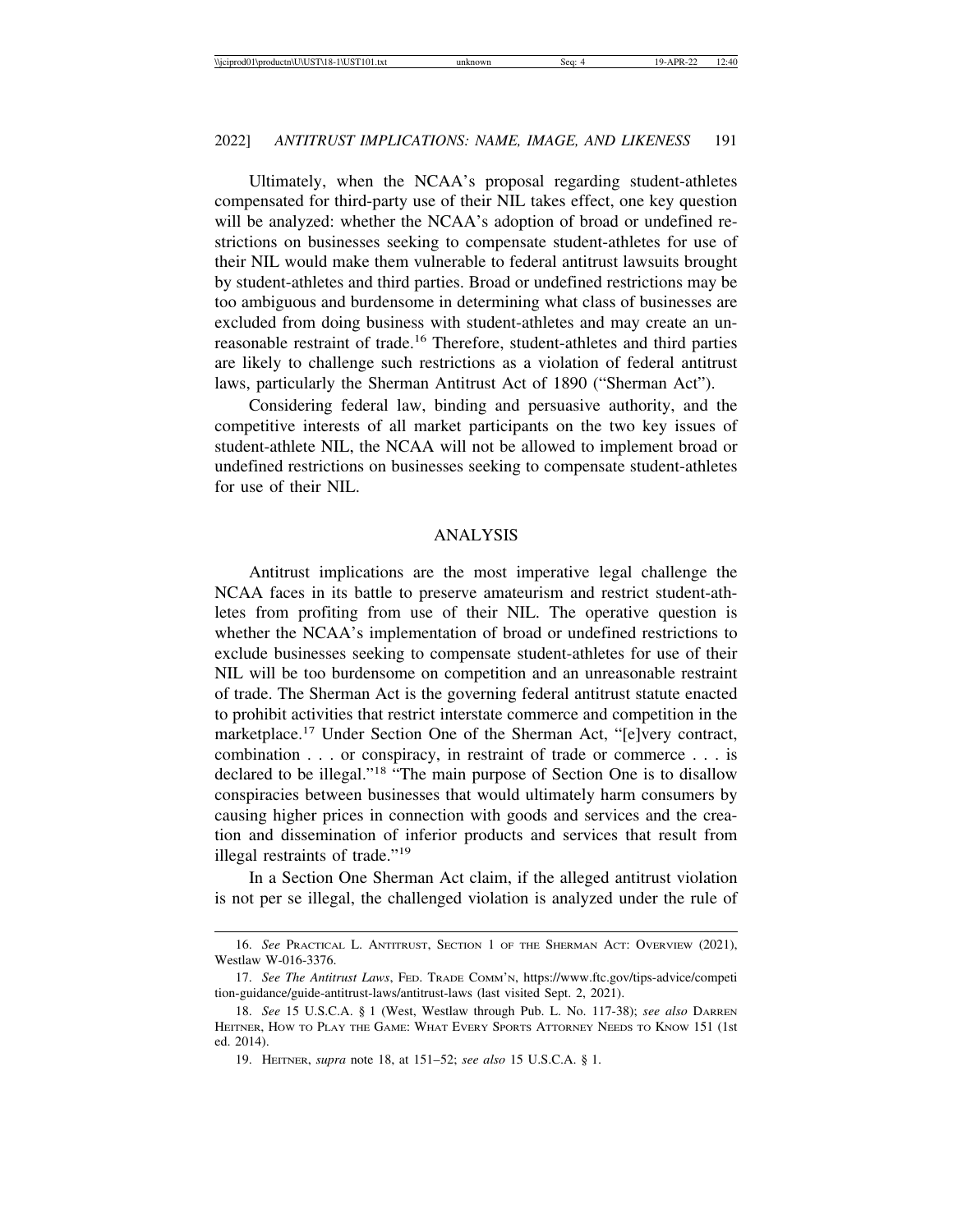reason.20 The rule of reason is a legal doctrine of antitrust law the courts use to analyze Section One to determine whether an activity unreasonably restrains trade or otherwise has an anticompetitive effect. Under the rule of reason, a burden-shifting test is utilized to evaluate whether a challenged antitrust violation substantially suppresses or destroys competition.<sup>21</sup> After the rule of reason is applied through the burden-shifting test, courts determine whether "the anticompetitive effect of the conduct outweighs any procompetitive benefit."<sup>22</sup>

#### I. IN ORDER TO PROVE A SECTION ONE VIOLATION, IT MUST BE ESTABLISHED THAT THE NCAA'S RESTRICTIONS INVOLVE INTERSTATE COMMERCE AND TWO OR MORE **PARTIES**

In order to determine whether a given activity can be challenged under antitrust law, two threshold prongs must be met: $23$  "First, because antitrust" is governed under federal law, the initial step to any antitrust analysis should begin with a determination that the issue in question involves interstate commerce."24 Second, there must be a showing that there are two or more parties involved with the alleged antitrust violation.<sup>25</sup> Applying the two prongs to the NCAA's broad or undefined restrictions on businesses seeking to compensate student-athletes for use of their NIL, excluded third parties and student-athletes will likely be successful in bringing a valid antitrust claim against the NCAA for excluding certain businesses from doing business with student-athletes.

#### *A. The NCAA's broad or undefined restrictions on businesses involve interstate commerce.*

The first step in the analysis is to determine whether the NCAA's restrictions on third parties involve interstate commerce. In other words, the alleged antitrust violation must involve an economic activity that involves two or more states. The rationale behind the first prong "is that Congress is not at liberty to regulate activities that take place solely within the borders of one state."26 The Commerce Clause generally confers Congress with the exclusive power to regulate interstate commerce.<sup>27</sup> The Supreme Court gives an unequivocally broad scope to the government's regulation under

<sup>20.</sup> PRACTICAL L. ANTITRUST, ANTITRUST RULE OF REASON (2021), Westlaw 9-522-6396 (citing Texaco Inc. v. Dagher, 547 U.S. 1, 5 (2006)).

<sup>21.</sup> Nat'l Soc'y of Pro. Eng'rs v. United States, 435 U.S. 679, 691 (1978).

<sup>22.</sup> PRACTICAL L. ANTITRUST, *supra* note 20 (citing Clorox Co. v. Sterling Winthrop, Inc., 117 F.3d 50, 56 (2d Cir. 1997)).

<sup>23.</sup> HEITNER, *supra* note 18, at 152.

<sup>24.</sup> HEITNER, *supra* note 18, at 152.

<sup>25.</sup> HEITNER, *supra* note 18, at 152; *see* Texaco Inc. v. Dagher, 547 U.S. 1, 5 (2006).

<sup>26.</sup> HEITNER, *supra* note 18, at 152.

<sup>27.</sup> *See* U.S. CONST. art. 1, § 8, cl. 3.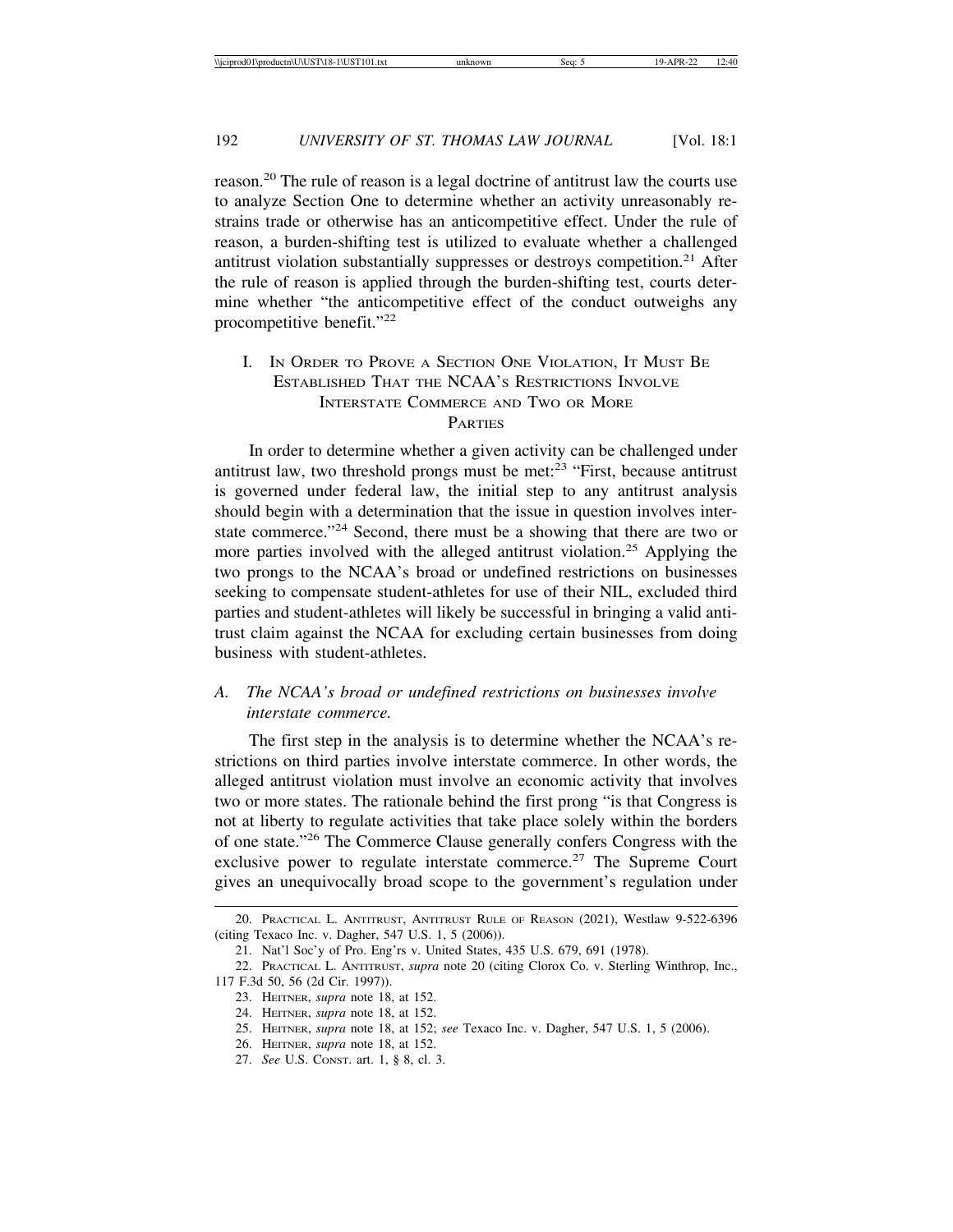the Commerce Clause.28 The commerce power of Congress is limited to three broad categories: (1) the channels of interstate commerce (e.g. interstate shipment of goods), (2) the instrumentalities of interstate commerce (e.g. railroads), and (3) activities that substantially affect interstate commerce (e.g. agriculture).<sup>29</sup> Regarding the third category, the Supreme Court has ruled that courts only need to determine whether Congress has a "rational basis" for concluding that an activity has substantially affected interstate commerce.<sup>30</sup> The key question then is whether an activity in the aggregate—the whole class of instances—rationally affects interstate commerce.<sup>31</sup>

With respect to the NCAA's broad or undefined restrictions on businesses seeking to compensate student-athletes for their NIL, the alleged antitrust violation would involve interstate commerce because such an activity would be regulated under the Commerce Clause as it substantially affects interstate commerce. Businesses seeking to contract with student-athletes for use of their NIL may operate in a myriad of industries across the United States. Similarly, the NCAA has over a thousand member schools all across the country with at least one member school in every state.<sup>32</sup> Further, the NCAA is an organization that regulates intercollegiate athletics.<sup>33</sup> Intercollegiate athletics by its very nature affects interstate commerce as member schools from all around the United States compete against each other in various sporting events each year, many of which are nationally broadcast or otherwise involve economic activities.

Lastly, applying the rational basis standard, courts would likely construe the NCAA's broad or undefined restrictions on businesses as an activity that substantially affects interstate commerce. The rational basis standard considers whether Congress acts rationally in determining a class of activities to be an essential part of a larger regulatory scheme.<sup>34</sup> Congress would act rationally in determining that the broad or undefined restrictions on businesses from compensating student-athletes is a class of activities that is an essential part of a larger regulatory scheme. There are more than 480,000 NCAA student-athletes.35 By implementing broad or undefined restrictions on businesses, the NCAA excludes companies from accessing a large potential market. Such a restriction would be harmful to businesses

<sup>28.</sup> *See* Wickard v. Filburn, 317 U.S. 111, 121–22 (1942).

<sup>29.</sup> United States v. Lopez, 514 U.S. 549, 558–59 (1995).

<sup>30.</sup> Gonzales v. Raich, 545 U.S. 1, 2 (2005).

<sup>31.</sup> *See Lopez*, 514 U.S. at 557*.*

<sup>32.</sup> *See What is the NCAA?*, NAT'L COLLEGIATE ATHLETIC ASS'N, http://www.ncaa.org/about /resources/media-center/ncaa-101/what-ncaa (last visited Sept. 3, 2021).

<sup>33.</sup> *Id*.

<sup>34.</sup> *See Lopez*, 514 U.S. at 556–57.

<sup>35.</sup> *See* 2020-21 GUIDE FOR THE COLLEGE-BOUND STUDENT-ATHLETE, NAT'L COLLEGIATE ATHLETIC ASS'N 2 (2020), http://fs.ncaa.org/Docs/eligibility\_center/Student\_Resources/ CBSA.pdf#:~:text=there%20are%20more%20than%20480%2C000,less%20than%202%25%20go %20pro.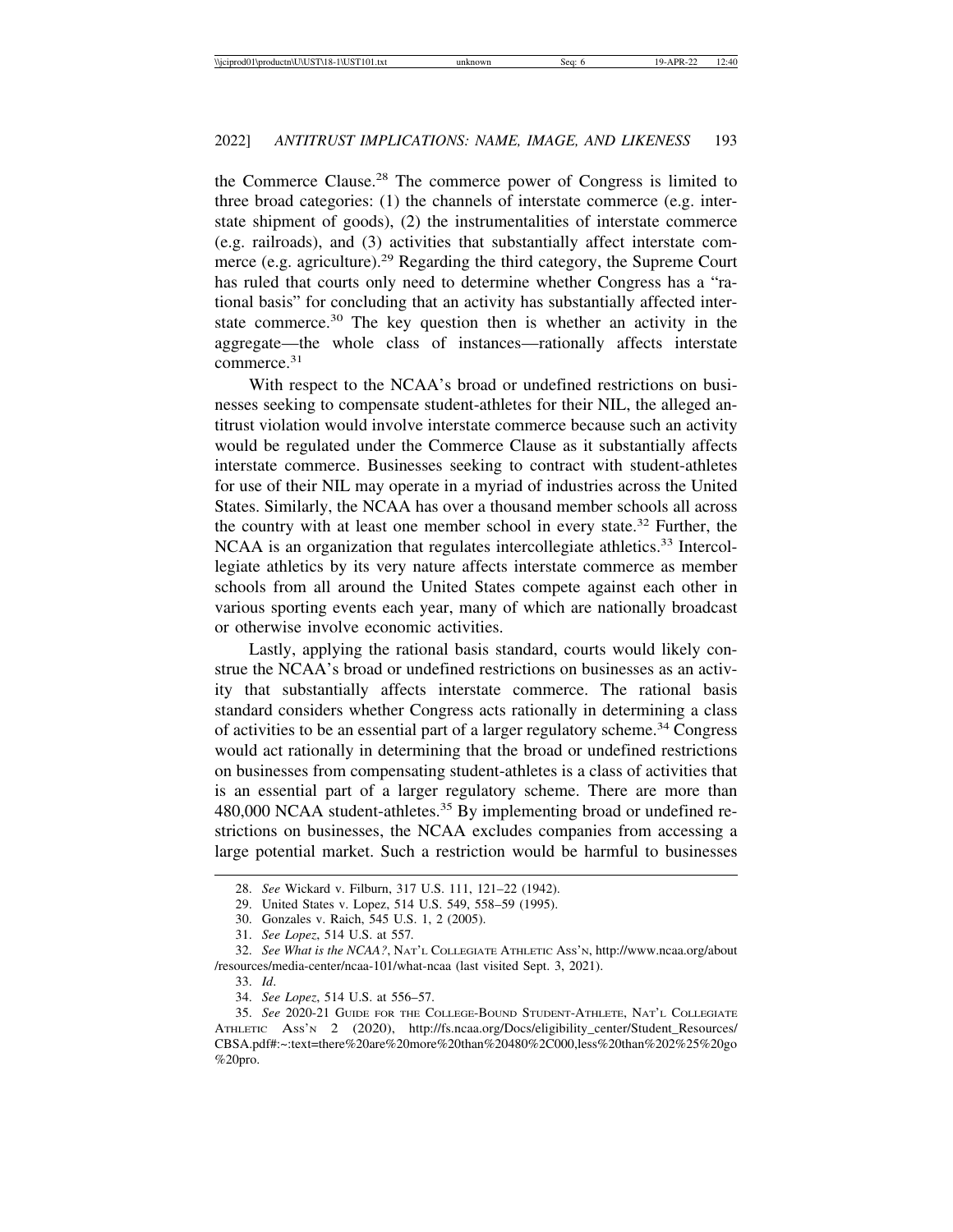and consumers in a free market. Additionally, the broad or undefined restrictions on businesses would adversely affect student-athletes by barring opportunities for them to profit from the use of their NIL. Thus, because the alleged antitrust violation involves economic activities between two or more states, and because the courts would reasonably have a rational basis for concluding that the alleged antitrust violation substantially affects interstate commerce, the first prong is satisfied.

#### *B. The broad or undefined restrictions on businesses involve two or more parties.*

The purpose of antitrust law is to prevent organizations from colluding to create a state of unfair competition in the marketplace that harms consumers and employees.<sup>36</sup> Yet, it is impossible for an organization to collude with itself.<sup>37</sup> Thus, the second prong that must be met—in order to determine whether the NCAA's broad or undefined restrictions on businesses can be challenged as an antitrust violation—is whether such an activity involves two or more parties. It is quite apparent that the NCAA's broad or undefined restrictions on businesses involves more than two parties. The most relevant stakeholders in the alleged antitrust violation may include the NCAA, third-party businesses, student-athletes, and consumers. Because there is an apparent showing of two or more parties involved in the alleged antitrust violation, the second prong is satisfied. Thus, excluded third parties and student-athletes can challenge the alleged antitrust violation under antitrust law.

#### II. UNDER THE RULE OF REASON ANALYSIS, THE BROAD OR UNDEFINED RESTRICTIONS ON BUSINESSES UNREASONABLY IMPAIRS **COMPETITION**

Since a showing of a Section One violation has been established, the next step in the antitrust analysis of the NCAA's broad or undefined restrictions on businesses is an analysis under the rule of reason.<sup>38</sup> Courts apply the rule of reason through a burden-shifting test: (1) The plaintiff bears the initial burden of showing that the challenged restraint harms competition; (2) If the plaintiff succeeds, the burden shifts to the defendant to show that its behavior has procompetitive justifications; (3) If the defendant can establish a justification, the plaintiff has the opportunity to show that; (a) the restraint is not necessary to achieve the procompetitive goal; or (b) the goal can be achieved in a less restrictive way.<sup>39</sup>

<sup>36.</sup> *See* Clorox Co. v. Sterling Winthrop, Inc., 117 F.3d 50, 56 (2d Cir. 1997).

<sup>37.</sup> *See* Copperweld Corp. v. Indep. Tube Corp., 467 U.S. 752, 764 (1984).

<sup>38.</sup> *See* PRACTICAL L. ANTITRUST, *supra* note 20.

<sup>39.</sup> *See* PRACTICAL L. ANTITRUST, *supra* note 20.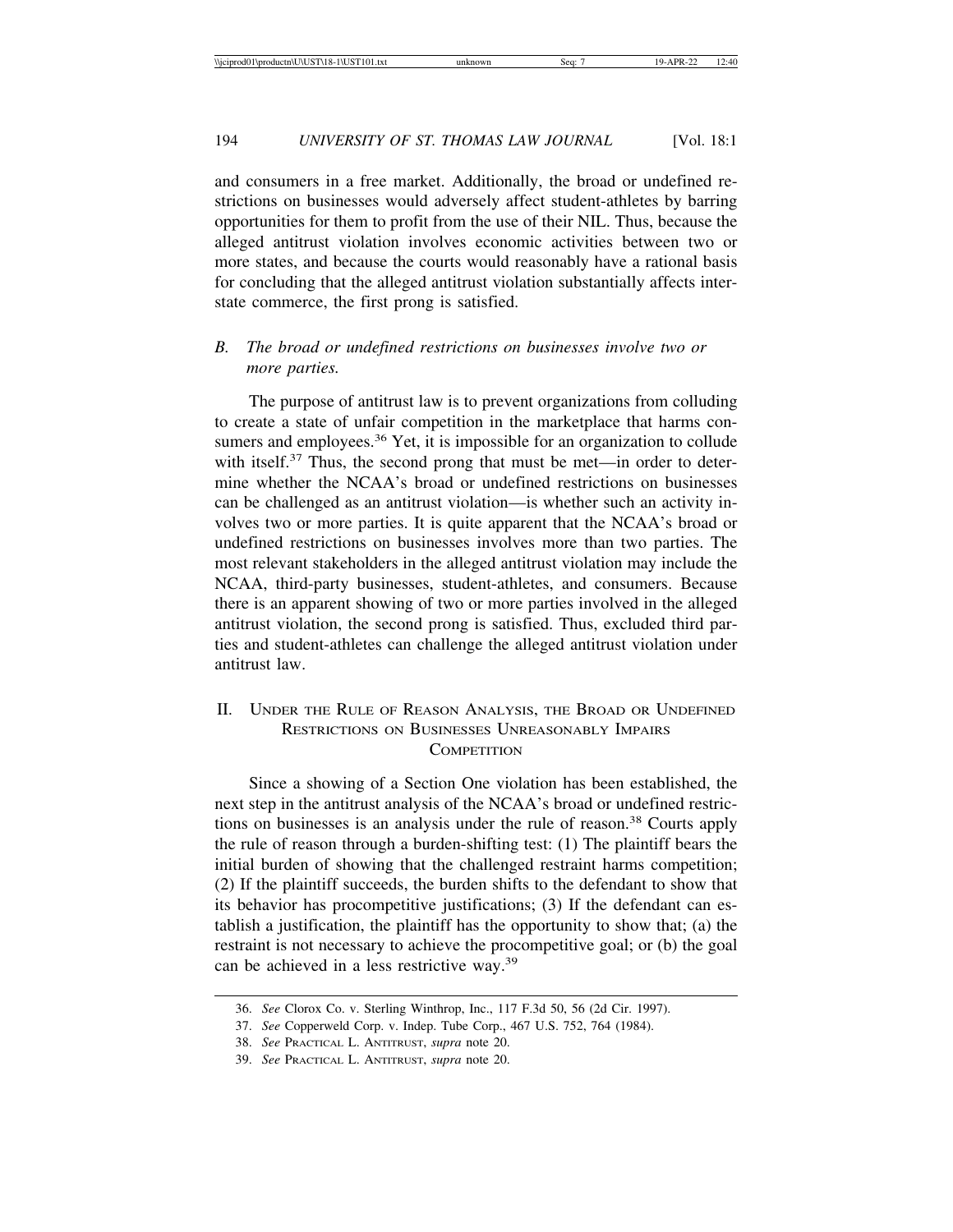## *A. Through a market analysis, excluded businesses and student-athletes would establish that the NCAA's broad or undefined restrictions harm competition.*

The rule of reason analysis begins with the "harm of competition" factor.40 A plaintiff bears the burden of proving that a defendant's action has or will substantially impair competition.<sup>41</sup> In this case, excluded third parties and student-athletes will bear the burden of proving that the NCAA's broad or undefined restrictions on businesses will substantially impair competition. A plaintiff can establish harm to competition through a "market analysis."42 The market analysis requires: (1) defining the relevant market, (2) demonstrating the defendant had market power in the relevant market, and (3) showing the challenged restraint had a substantial adverse effect on competition.<sup>43</sup>

First, "[a] relevant market has a product component and a geographic component."44 We begin with the product component. To define the relevant product market, excluded third parties and student-athletes must identify both the NCAA's product at issue and all the products that substantially compete with it.45 Here, the "product" at issue is not necessarily a product offered in the sense of a traditional marketplace. Rather, the product at issue is the NIL of NCAA student-athletes. Moreover, the products that substantially compete with the NIL of NCAA student-athletes would be those products that are reasonably interchangeable with it.<sup>46</sup> Therefore, some may argue that the NIL of student-athletes competing in other college athletic associations such as the National Junior College Athletic Association ("NJ-CAA"), the National Association of Intercollegiate Athletics ("NAIA"), and the United States Collegiate Athletic Association ("USCAA") would be deemed products that substantially compete with the NIL of NCAA student-athletes. However, this argument is rather weak. The NCAA has a far greater number of student-athletes than any other college athletic association, which translates to a larger market share.<sup>47</sup> Additionally, NCAA student-athletes compete at higher levels of competition and NCAA member schools are significantly more recognizable than their counterparts in the NAIA or USCAA.48 Because NCAA student-athletes compete at schools that are significantly more recognizable, with higher levels of competition,

46. *See* PRACTICAL L. ANTITRUST, *supra* note 20; *see also Brown Shoe Co.*, 370 U.S. at 325.

48. *Id.*

<sup>40.</sup> *See* PRACTICAL L. ANTITRUST, *supra* note 20.

<sup>41.</sup> *See* PRACTICAL L. ANTITRUST, *supra* note 20.

<sup>42.</sup> Tops Mkt., Inc. v. Quality Mkts. Inc., 142 F.3d 90, 96 (2d Cir. 1998).

<sup>43.</sup> *Id*. at 96–97.

<sup>44.</sup> PRACTICAL L. ANTITRUST, *supra* note 20.

<sup>45.</sup> PRACTICAL L. ANTITRUST, *supra* note 20 (citing Brown Shoe Co. v. United States, 370 U.S. 294, 325 (1962)).

<sup>47.</sup> *See generally* Christina Gough, *College Sports (NCAA) – Statistics & Facts*, STATISTA (June 29, 2021), https://www.statista.com/topics/1436/college-sports-ncaa.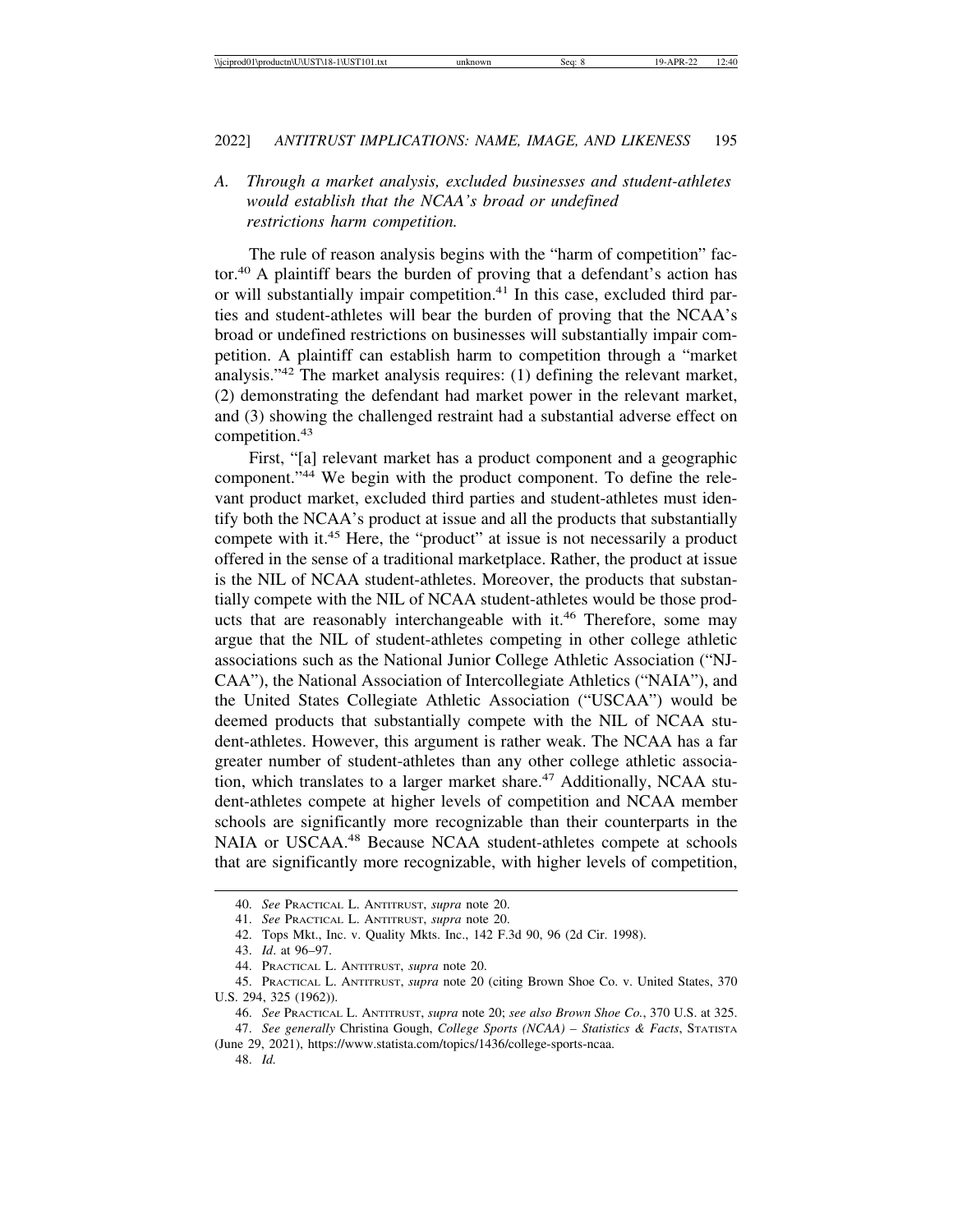an objective argument could be made that the NIL of NCAA student-athletes is more valuable because of the marketability of the NCAA studentathlete.

Second, in defining the relevant market, a plaintiff must define the relevant geographic component. To define the relevant geographic market, excluded third parties and student-athletes should identify the area in which the NCAA operates and where customers can obtain the product at issue.<sup>49</sup> Here, although the NCAA is headquartered in Indianapolis, Indiana, the NCAA is a member-led organization with 1,098 member schools across the United States.<sup>50</sup> Therefore, because the NCAA operates in every U.S. state, student-athletes' NIL is also located in every U.S. state. Next, third parties are market participants for the use of the NIL of student-athletes, it can be reasonably concluded that they are customers for the sake of this analysis.<sup>51</sup> Thus, because there is a presence of NCAA student-athletes in every U.S. state, it can be concluded that third parties can obtain the use of the NIL of student-athletes in every U.S. state. Therefore, the first element has been defined here.

The second element of the market analysis is demonstrating the defendant had market power in the relevant market. "Courts require a showing of market power because unless the defendant has the power to profitably raise prices or reduce output, it will not be able to harm consumer welfare."<sup>52</sup> "Market share is often considered a proxy for market power" in a market analysis.53 "The higher a defendant's market share, the more likely the courts will find that the defendant has market power in a market analysis."<sup>54</sup> "Courts generally do not find market power for Section One purposes if a defendant has less than 30 percent of the relevant market."<sup>55</sup>

Here, the NCAA undoubtedly has a substantial market share of student-athletes. The NCAA is the largest collegiate athletic association with more than 500,000 student athletes competing across nearly 1,100 colleges and universities.56 The next largest collegiate athletic association is the NAIA, with approximately 60,000 student athletes across 525 athletic pro-

<sup>49.</sup> *See* PRACTICAL L. ANTITRUST, *supra* note 20 (citing United States v. Philadelphia Nat'l Bank, 374 U.S. 321, 359 (1963)).

<sup>50.</sup> *See* 2020-21 GUIDE FOR THE COLLEGE-BOUND STUDENT-ATHLETE, *supra* note 35.

<sup>51.</sup> *See* Ross Dellenger, *NCAA NIL Proposal Prohibits College Athletes from Using School* Logo, Endorsing Certain Businesses and More, SPORTS ILLUSTRATED (Sept. 14, 2020), https:// www.si.com/college/2020/09/14/ncaa-survey-proposal-name-image-likeness.

<sup>52.</sup> PRACTICAL L. ANTITRUST, *supra* note 20 (citing New York v. Anheuser-Busch, Inc., 811 F. Supp. 848, 871 (E.D.N.Y. 1993)).

<sup>53.</sup> PRACTICAL L. ANTITRUST, *supra* note 20 (citing Assam Drug Co. v. Miller Brewing Co., 798 F.2d 311, 318 (8th Cir. 1986)).

<sup>54.</sup> PRACTICAL L. ANTITRUST, *supra* note 20.

<sup>55.</sup> PRACTICAL L. ANTITRUST, *supra* note 20 (citing Jefferson Parish Hosp. Dist. No. 2 v. Hyde, 466 U.S. 2, 26–29 (1984)).

<sup>56.</sup> *See* 2020-21 GUIDE FOR THE COLLEGE-BOUND STUDENT-ATHLETE, *supra* note 35, at 2.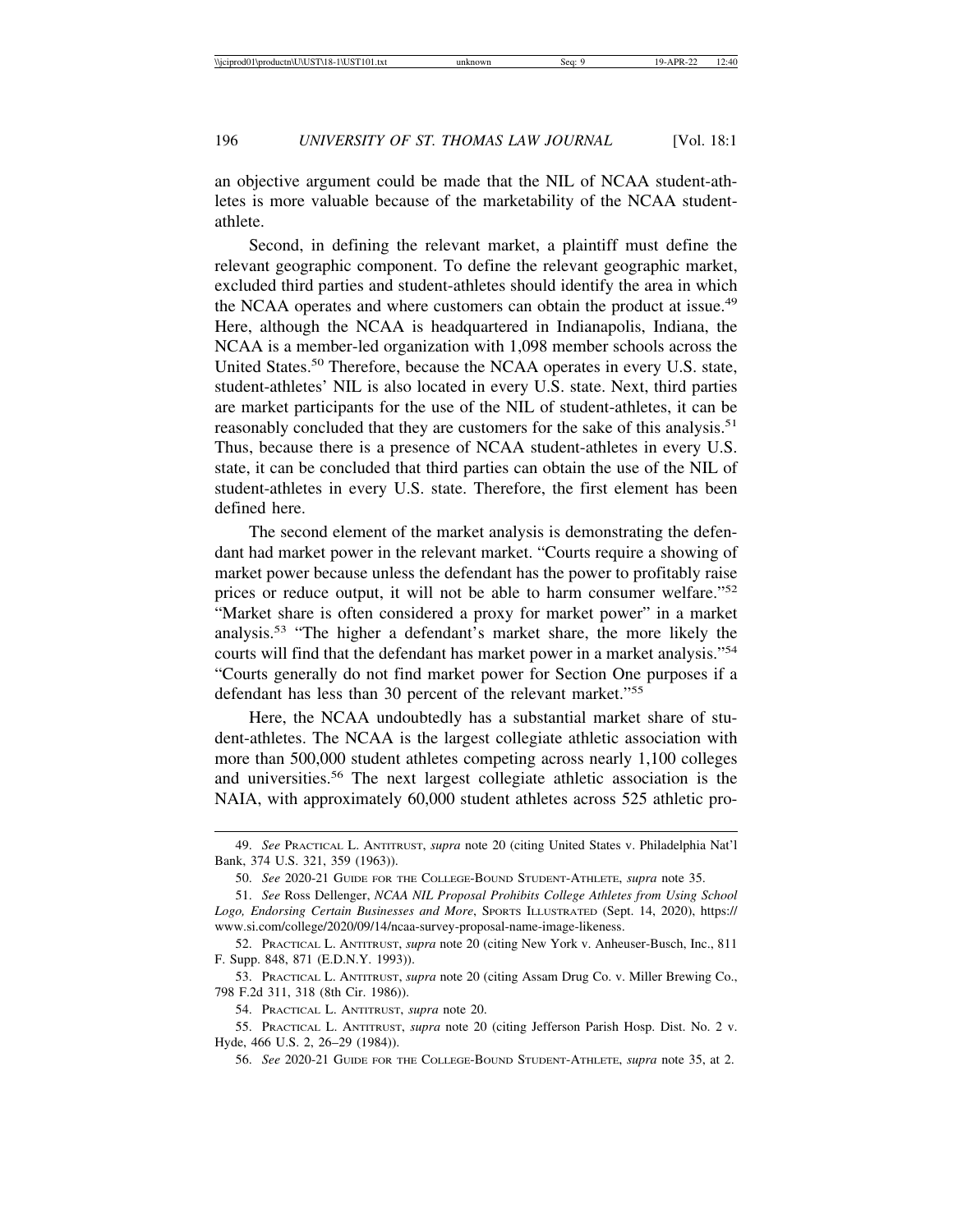grams.57 The substantial number of NCAA student-athletes across the United States practically dwarves the number of student-athletes in other collegiate athletic associations like the NJCAA and the NAIA. Additionally, because third parties seek to compensate student-athletes for use of their NIL due to the high marketability of some NCAA student-athletes, the value of the NIL of a student-athlete may be directly related to their level of marketability.<sup>58</sup> Because NCAA student-athletes attend significantly more popular, prestigious, and recognizable institutions, NCAA student-athletes are more marketable than student-athletes of other collegiate athletic associations.<sup>59</sup> Thus, the courts would reasonably conclude that the NCAA has a significantly higher market share and that the NCAA has far greater than 30 percent of the relevant market. Excluded third parties and studentathletes would reasonably establish that the NCAA possesses market power in the relevant market. The second element is clearly present here.

The third element of the market analysis requires a plaintiff to show that the challenged antitrust violation has or will have a substantial adverse effect on competition.<sup>60</sup> Generally, harm to a competitor is not sufficient. Rather, a plaintiff must show that the defendant's conduct diminishes overall competition and decreases consumer welfare.<sup>61</sup>

Here, the broad or undefined restrictions on businesses diminishes overall competition and decreases consumer welfare. The NCAA's broad or undefined restrictions on businesses diminishes overall competition in the marketplace because authorized third parties may be permitted to utilize the NIL of student-athletes while excluded businesses may not because of arbitrary restrictions. This will create an unfair competitive advantage in the marketplace for authorized third parties.

The NCAA will counter by arguing that overall competition will not be affected because the broad or undefined restrictions on businesses will have no effect on the sales of products or services. However, this argument will fail as the relevant market defined in the first element pertains to the use of the NIL of student-athletes as the product at issue. The product at issue is not defined as the innumerable products and services that third parties offer consumers, but rather the use of a student-athlete's NIL. Also, since the exclusions of certain businesses will not necessarily be limited to any particular industry, there is potential for unfair competitive advantages for authorized third parties in a wide range of industries. Thus, overall competition in many different industries could potentially be diminished if the

<sup>57.</sup> *See College USA*, ATHLETES ABROAD, https://athletesabroad.se/college-athletics (last visited Sept. 7, 2021).

<sup>58.</sup> *See* HEITNER, *supra* note 18.

<sup>59.</sup> *See 25 Best Colleges for Student Athletes*, AFFORDABLE SCHOOLS (Feb. 2019), https:// affordableschools.net/25-best-american-colleges-student-athletes.

<sup>60.</sup> K.M.B. Warehouse Distribs., Inc. v. Walker Mfg. Co., 61 F.3d 123, 128 (2d Cir. 1995). 61. *Id.*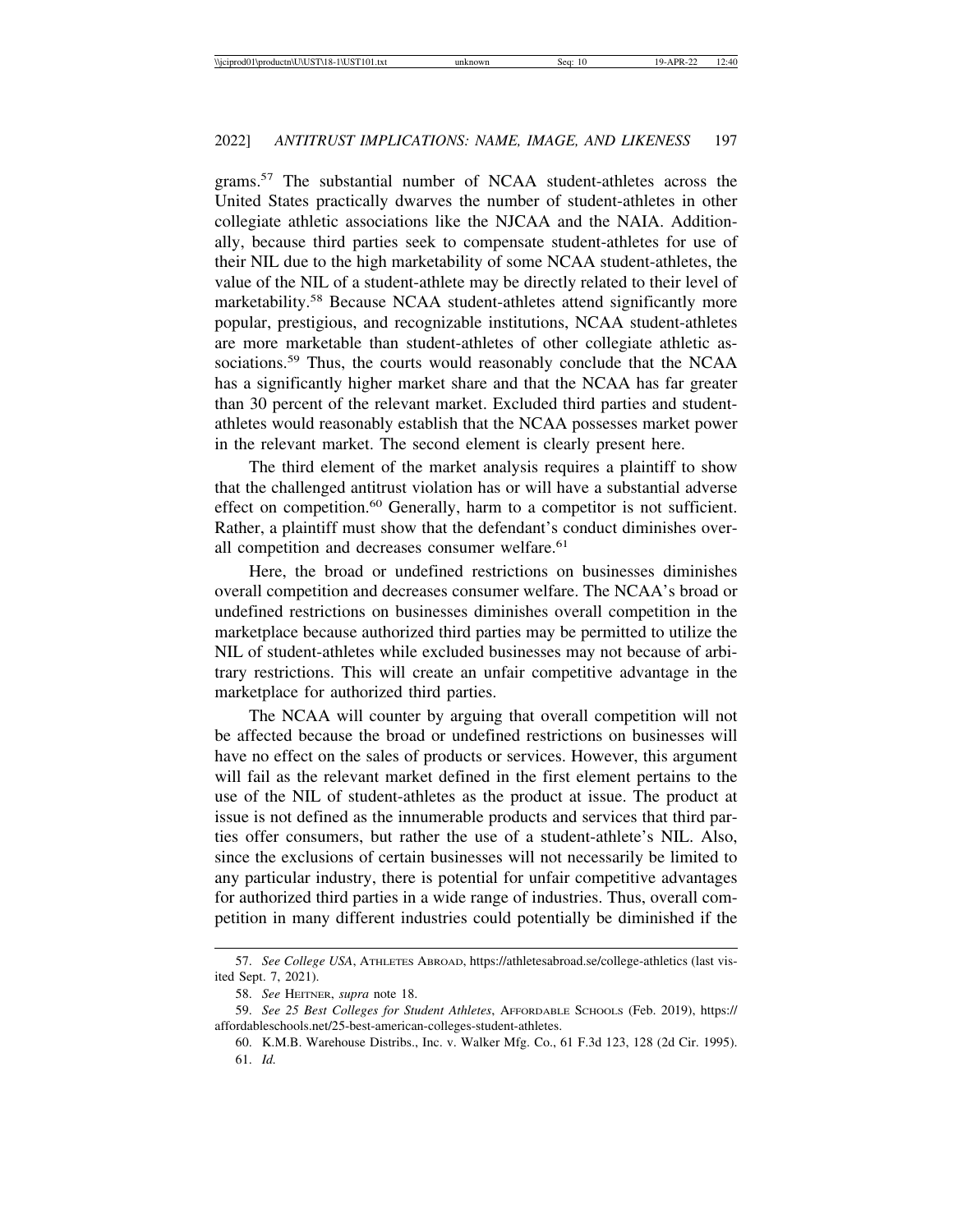NCAA were to implement broad or undefined restrictions on businesses seeking to compensate student-athletes for use of their NIL.

Although NCAA Division I student-athletes often receive athletic scholarships, many could use the additional earning power from compensation for use of their NIL to financially assist themselves and their families. For instance, NCAA student-athletes reportedly do not have enough pocket money to afford food outside of their meal plans, and will at times go to bed hungry, while the NCAA and its affiliates profit from collegiate competition.62 Athletic scholarships offer a large discount to student-athletes financing an education that can total hundreds of thousands of dollars, yet athletic scholarships still do not cover all of the expenses and costs of living for a college student.<sup>63</sup>

Consumer welfare will also decrease given the broad or undefined restrictions on businesses seeking to compensate student-athletes for use of their NIL. The consumer experience will unduly be affected with the NCAA's broad or undefined restrictions on certain businesses and the authorization of others. Many NCAA student-athletes, and college sports more generally, have a large impact and influence in the various regions, states, cities, towns, and communities across the United States.<sup>64</sup> The perceived economic and non-economic impact of student-athletes and college sports have been measured through job creation, infrastructure improvement, image promotion, crime and deviancy reduction, and other relevant measures.65 Student-athletes are generally familiar and relatable to consumers in the community because they *are* consumers in their respective communities.

Further, the influence of student-athletes in endorsements and promotions will more than likely have a profound effect on consumers given the billions of dollars that are already pumped into NCAA athletics each year.<sup>66</sup> This is evidenced by celebrity endorsements and other highly recognized people being a very common marketing technique. "When a familiar face promotes a product, it makes it seem as if the product itself is familiar, which makes people more likely to buy it."<sup>67</sup> "Because of the concept of

65. *Id.*

<sup>62.</sup> *See* Sara Ganim, *UConn Guard on Unions: I Go to Bed 'Starving'*, CNN (Apr. 8, 2014), https://www.cnn.com/2014/04/07/us/ncaa-basketball-finals-shabazz-napier-hungry/index.html.

<sup>63.</sup> *Id.*

<sup>64.</sup> *See* David Larimore, Ph.D. & George Chitiyo, Ph.D., *Non-Economic Societal Impacts of Intercollegiate Athletics*, THE SPORT J. (Mar. 14, 2008), https://thesportjournal.org/article/non-economic-societal-impacts-of-intercollegiate-athletics.

<sup>66.</sup> *See* Colin Dwyer, *NCAA Plans to Allow College Athletes to Get Paid for Use of Their Names, Images*, NPR (Oct. 29, 2019), https://www.npr.org/2019/10/29/774439078/ncaa-startsprocess-to-allow-compensation-for-college-athletes#:~:text=the%20NCAA%20has%20reported %20annual,Division%201%20men's%20basketball%20tournament.

<sup>67.</sup> Jeff Stibel, *Brain Science: Here's Why You Can't Resist Celebrity Endorsements*, USA TODAY (Nov. 3, 2017), https://www.usatoday.com/story/money/columnist/2017/11/03/brain-science-heres-why-you-cant-resist-celebrity-endorsements/827171001.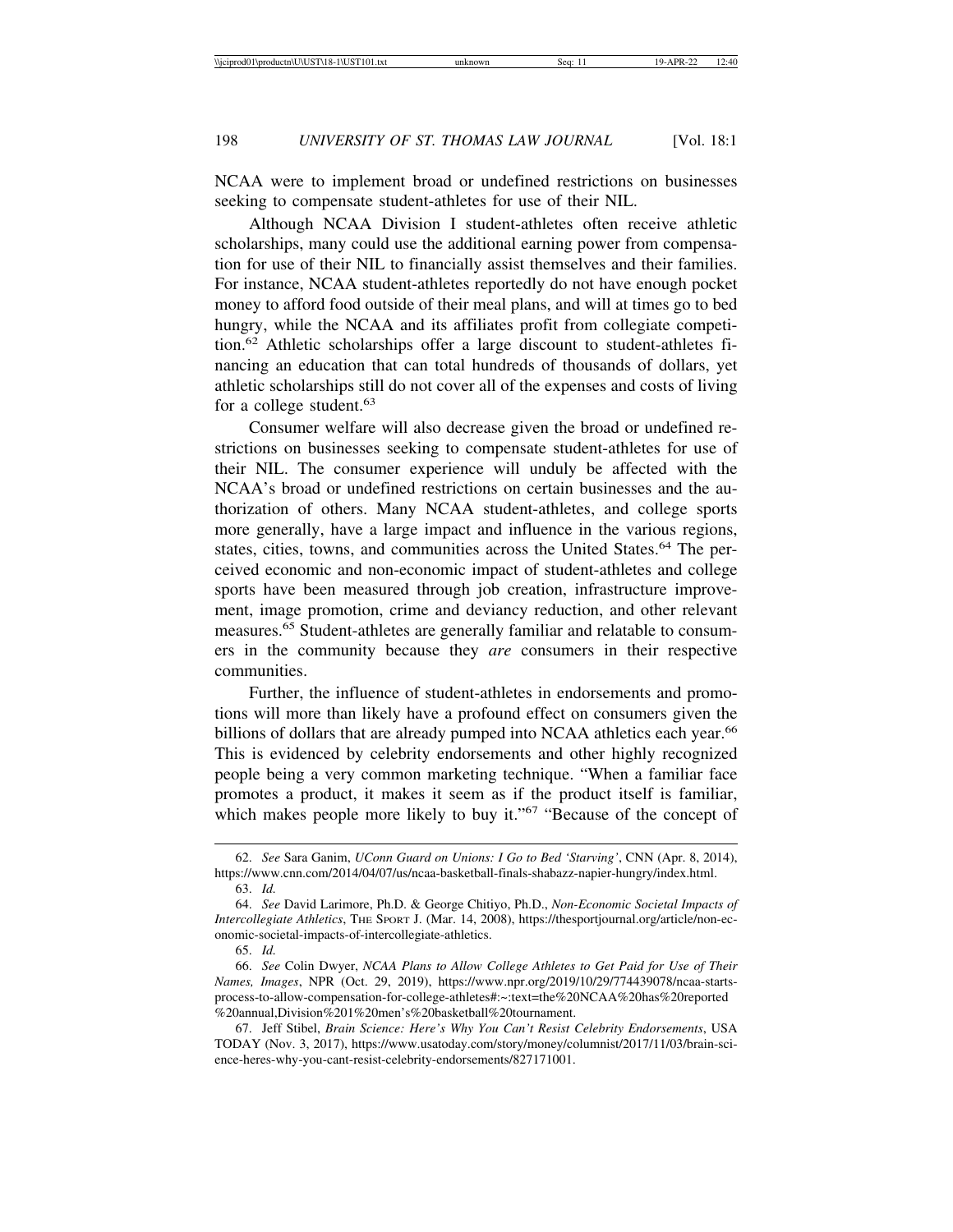familiarity, seeing a celebrity arouses our emotions. It connects us to the product and makes it memorable."68 Since student-athletes may become "celebrities" in their own respect in their college towns and communities, people become familiar with student-athletes which allows their endorsements and promotions to be more effective. Therefore, the NCAA's broad or undefined restrictions on businesses would adversely impact the welfare of the average consumer by restricting the number of opportunities for consumers to engage with student-athletes and the businesses and brands that contract with student-athletes for use of their NIL.

The NCAA will refute this argument by suggesting that consumer welfare will only increase with authorized third parties permitted to use the NIL of student-athletes. The NCAA will argue that the broad or undefined restrictions on businesses would have either a positive or no effect on consumer welfare because consumers in the market of those excluded businesses would not have alternative opportunities to engage with studentathletes via endorsement and promotion. However, the NCAA fails to recognize that by excluding businesses through the implementation of broad or undefined restrictions, the NCAA is reducing the output and potential sales of excluded businesses as well as decreasing the welfare of student-athletes who are also consumers. Still, even if the NCAA keeps its ban, the players might have ROP interests to sue and stop businesses from using their NIL without consent. Student-athletes couldn't demand compensation for their consent. But, if student-athletes were going to school in a state where they have a ROP, they could still stop such NIL use. Consequently, the NCAA's restrictions do not necessarily ensure that businesses will be able to use their NIL. Still, if not for the NCAA's broad or undefined restrictions on businesses, excluded businesses may lose out on the opportunity to engage with consumers in the community in a wide range of industries.

For the reasons above, the broad or undefined restrictions on businesses results in reduced opportunities for student-athletes to be compensated for their NIL. The potential loss of compensation decreases the welfare of student-athletes as consumers. Thus, because the NCAA's broad or undefined restrictions on businesses will likely diminish overall competition in the marketplace and decrease consumer welfare, the challenged antitrust violation will have a substantial adverse effect on competition. Hence, excluded businesses and student-athletes will likely make a sufficient showing of the three elements of the market analysis.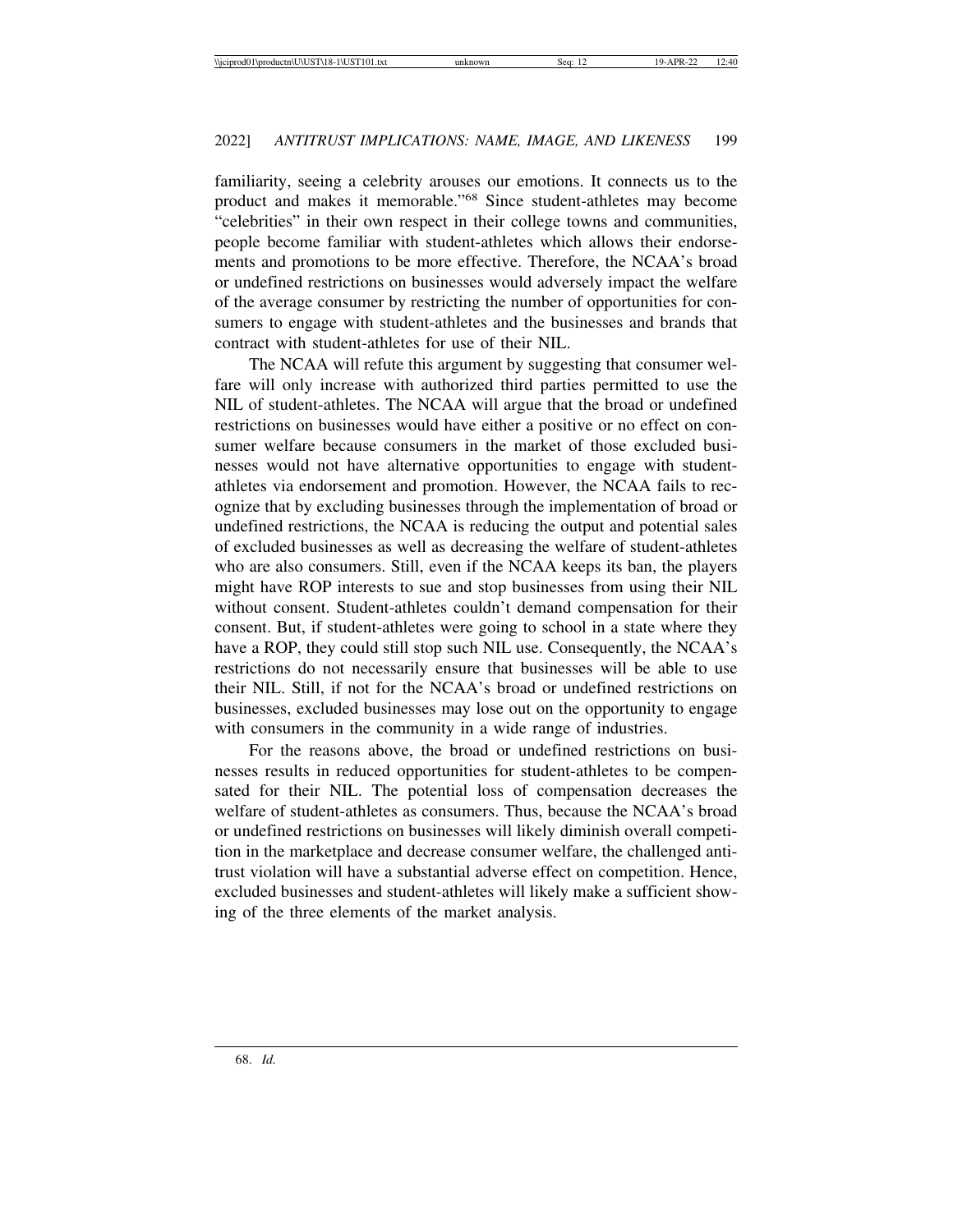*B. The NCAA would likely establish a procompetitive justification for the implementation of broad or undefined restrictions on businesses.*

If the plaintiff succeeds in showing that the challenged antitrust violation harms competition, the second factor under the rule of reason analysis shifts the burden to the defendant to provide a procompetitive justification for the restraint.69 Therefore, the NCAA bears the burden of showing a procompetitive justification for the broad or undefined restrictions on businesses seeking to compensate student-athletes for use of their NIL. As a general rule, the justification must relate to competition. The exception to the rule is that explanations dealing solely with public safety or public interest are generally not sufficient.<sup>70</sup> Courts have found various justifications acceptable including enhanced efficiency, $71$  increased output, and reduced price.72 Courts generally require defendants to produce evidence that the restraint actually achieves the procompetitive benefit claimed.<sup>73</sup>

The NCAA must make a showing that its broad or undefined restrictions on businesses would enhance procompetitive efficiencies, increase output, and reduce the price of the use of student-athletes' NIL. Still, the NCAA must proffer evidence that shows that the NCAA's exclusions actually achieve the procompetitive effects described.

A key procompetitive justification promulgated by the NCAA is the assertion that by excluding certain businesses from doing business with student-athletes, a procompetitive purpose is served by preserving the popularity of college sports as a product distinct from professional sports.74 The integration of academics and athletics enables the NCAA to preserve its character while uniquely marketing itself.75 Additionally, this procompetitive purpose is reflected in the NCAA's strict concept of amateurism which courts have recognized and favored.76 The courts have found that the NCAA's current rules serve a procompetitive benefit by promoting the understanding of amateurism, which in turn helps preserve consumer demand for college sports.77 Therefore, because the courts have ruled in favor of this procompetitive justification, the NCAA would likely succeed in arguing that the broad or undefined restrictions on businesses promote this goal.

<sup>69.</sup> Capital Imaging Assocs., P.C. v. Mohawk Valley Med. Assocs., 996 F.2d 537, 543 (2d Cir. 1993).

<sup>70.</sup> *Nat'l Soc'y of Pro. Eng'rs*, 435 U.S. at 695.

<sup>71.</sup> Paladin Assocs. v. Mont. Power Co., 328 F.3d 1145, 1157 (9th Cir. 2003).

<sup>72.</sup> Broadcast Music, Inc. v. Columbia Broadcasting System, Inc., 441 U.S. 1, 19–20 (1979).

<sup>73.</sup> Toys "R" Us, Inc. v. FTC, 221 F.3d 928, 938 (7th Cir. 2000).

<sup>74.</sup> O'Bannon v. Nat'l Collegiate Athletic Ass'n, 802 F.3d 1049, 1073 (9th Cir. 2015).

<sup>75.</sup> Nat'l Collegiate Athletic Ass'n v. Bd. of Regents of Univ. of Okla., 468 U.S. 85, 101–02 (1984).

<sup>76.</sup> *Id.* at 103.

<sup>77.</sup> *O'Bannon*, 802 F.3d at 1059.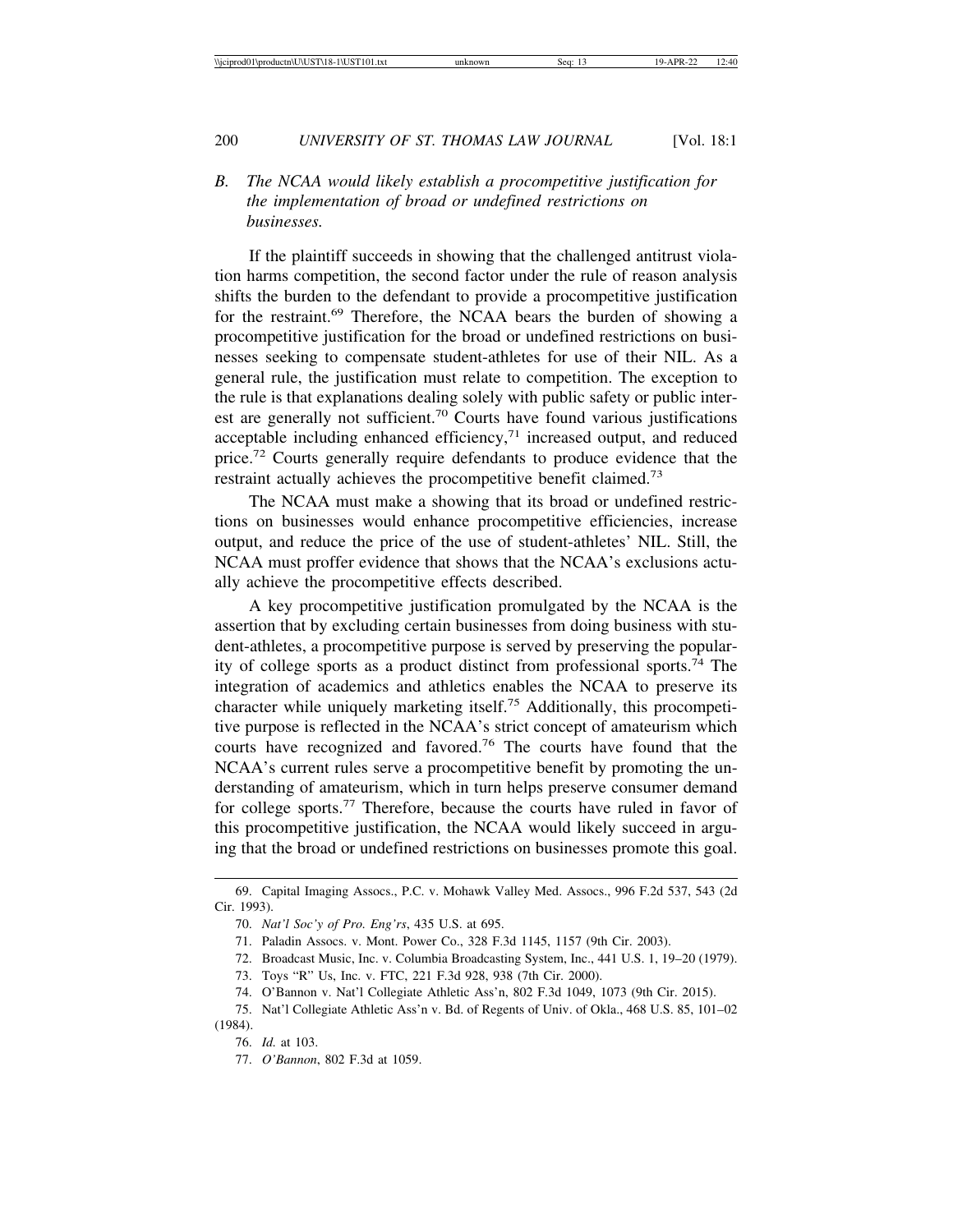The NCAA would also argue that the broad or undefined restrictions on businesses would enhance the procompetitiveness of various industries that third parties operate in because the exclusions would encourage excluded businesses to seek alternative means of promotion and endorsement. The NCAA would show that this creates a procompetitive effect of efficiency as consumers in smaller markets will receive opportunities to engage with NCAA student-athletes contracted with authorized third parties, as well as student-athletes from other collegiate athletic associations contracted with excluded businesses. The NCAA would likely go on to argue that such exclusions would create opportunities for student-athletes in other collegiate athletic associations, such as the NAIA, to be compensated for use of their NIL by excluded businesses. Further, the NCAA would argue that the broad or undefined restrictions on businesses would generally increase output, measured by the amount of total student-athlete promotion and endorsement deals. The NCAA would also show that because the exclusions would serve to "open up the market" for the use of a studentathlete's NIL, the exclusions would naturally reduce the price of the use of a student-athlete's NIL, measured by the fair market value of compensation. The NCAA's argument is based on the trend of other collegiate athletic associations' legislation.<sup>78</sup>

On October 6, 2020, the NAIA passed the first legislation of its kind in college sports to allow its student-athletes the opportunity to be compensated for use of their NIL.<sup>79</sup> The NAIA legislation allows a student-athlete to receive compensation for promoting any commercial product, enterprise, or for any public or media appearance.<sup>80</sup> The NCAA would likely use the NAIA's recent legislation regarding student-athlete compensation for use of NIL as evidence of this procompetitive effect. In light of the recent NAIA legislation, the NCAA would argue that because other collegiate athletic associations are now permitting their student-athletes to be compensated for use of their NIL, the NCAA's broad or undefined restrictions on businesses enhance procompetitive efficiencies in the market as excluded businesses could seek to contract with student-athletes from other collegiate athletic associations.

However, the NCAA's potential argument ignores the fact that NCAA student-athletes are far more marketable than student-athletes of other collegiate athletic associations due to the number of resources and exposure NCAA student-athletes receive. For instance, an NCAA student-athlete's NIL may carry far more value than the NIL of a student-athlete from an NAIA institution. The NCAA's argument is grounded in the assumption

<sup>78.</sup> *See NAIA Passes Landmark Name, Image and Likeness Legislation*, NAT'L ASS'N OF INTERCOLLEGIATE ATHLETICS (Oct. 6, 2020), https://www.naia.org/general/2020-21/releases/NIL\_ Announcement.

<sup>79.</sup> *Id.*

<sup>80.</sup> *Id.*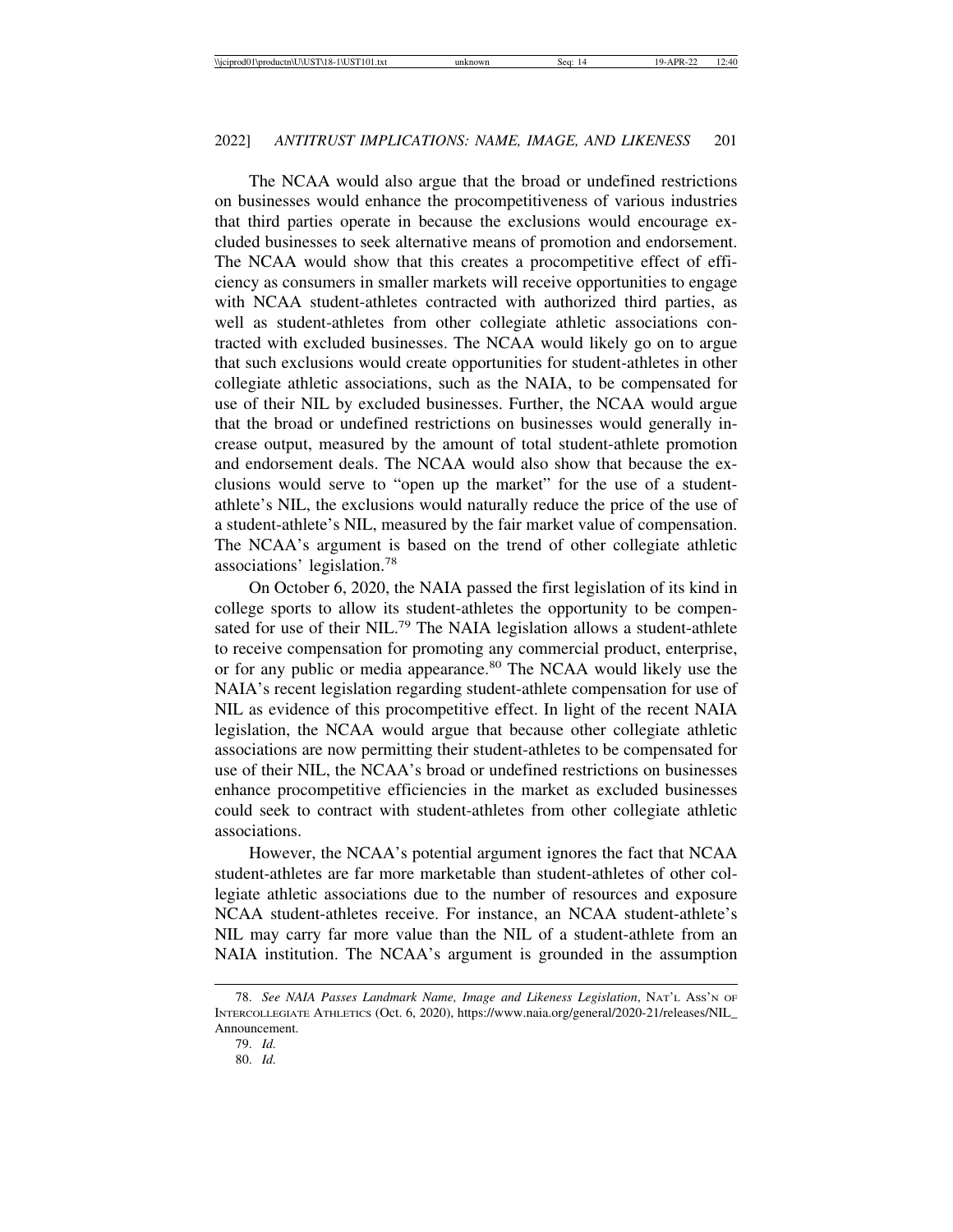that the NIL of all student-athletes is equal, yet it can be reasonably argued that the NIL of NCAA student-athletes carry much more weight and value due to larger athletic budgets, resources, and national exposure.

Ultimately, the NCAA may provide a reasonable procompetitive justification that the broad or undefined restrictions on businesses enhance market efficiency for the use of NIL of student-athletes and increases the number of opportunities for student-athletes of all athletic associations to be compensated for use of their NIL. The courts have held that "in order to preserve the character and quality of the 'product,' student-athletes must not be paid, must be required to attend class, and the like."81 Except, "the integrity of the 'product' cannot be preserved except by mutual agreement; if an institution adopted such restrictions unilaterally, its effectiveness as a competitor on the playing field might soon be destroyed."82 The NCAA, therefore, plays a vital role in enabling collegiate athletics to preserve its character. As a result, it enables a product to be marketed which might otherwise be unavailable.<sup>83</sup> Thus, the NCAA would establish a legitimate procompetitive justification for the alleged antitrust violation.

#### *C. The broad or undefined restrictions on businesses can be achieved in a less restrictive way.*

Under the rule of reason, once a defendant has established a legitimate, procompetitive justification, the burden shifts back to the plaintiff to show that the procompetitive goal could be achieved by a less restrictive alternative.<sup>84</sup> As a general rule, a plaintiff must show that the less restrictive option would have a substantially lesser impact on competition.<sup>85</sup> The exception to the rule is that the practice need not be the least restrictive option to be legal.86 If the challenged conduct is necessary to achieve the procompetitive goal, it is upheld.87 The Supreme Court has held that the NCAA preserving competitive balance within its own members does not make restrictions on business with third parties tailored to such a procompetitive goal.<sup>88</sup> Moreover, assuming that the justification is legitimate, the courts generally view "that any contribution . . . made to athletic balance could be achieved by less restrictive means."89 In *NCAA v. Univ. of Oklahoma*, the Court held that the NCAA's television plan on its face constituted a restraint of the operation of a free market, and the restraints were not justified on the basis

<sup>81.</sup> McCormack v. Nat'l Collegiate Athletic Ass'n, 845 F.2d 1338, 1344 (5th Cir. 1988) (quoting *Bd. of Regents of Univ. of Okla*., 468 U.S. at 102).

<sup>82.</sup> *Id.*

<sup>83.</sup> *Id.* 84. *Clorox Co*., 117 F.3d at 56.

<sup>85.</sup> Bhan v. NME Hosps., Inc., 929 F.2d 1404, 1413 (9th Cir. 1991).

<sup>86.</sup> *Id.*

<sup>87.</sup> Nat'l Bancard Corp. v. VISA, U.S.A., Inc., 596 F. Supp. 1231, 1257 (S.D. Fla. 1984).

<sup>88.</sup> *Bd. of Regents of Univ. of Okla.*, 468 U.S. at 97.

<sup>89.</sup> *Id*. (citation omitted)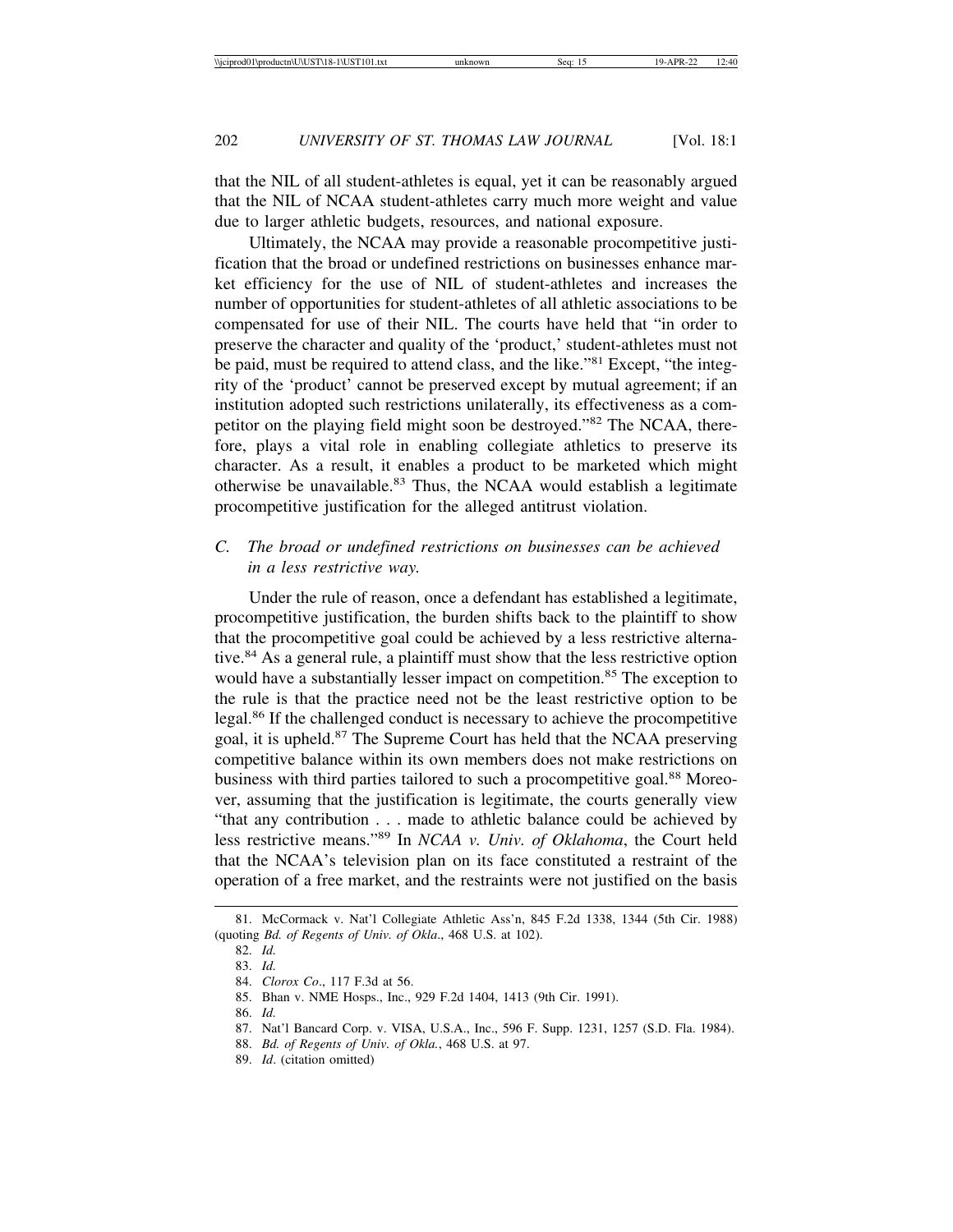of procompetitive effect.90 Therefore, excluded businesses and student-athletes would be required to prove that the procompetitive effects of the broad or undefined restrictions on businesses could be achieved by less restrictive alternatives that would have a substantially lesser impact on competition.

The NCAA's procompetitive goals of efficiency, increased output, and reduced price could be achieved by less restrictive means. The NCAA's broad or undefined restrictions on businesses can be achieved by less restrictive options, such as limiting their restrictions to companies that conduct business in industries that are problematic by nature and companies that have been involved in prior NCAA recruiting infractions.<sup>91</sup> Limiting the NCAA's restrictions to these categories of businesses would have substantially less of an impact on competition. The NCAA's broad or undefined restrictions on businesses are too broad, burdensome, and unnecessary to achieve its procompetitive goals. Also, limiting the NCAA's restrictions to this class of businesses will achieve the NCAA's procompetitive goals. Although not the least restrictive option, barring such companies from doing business with student-athletes would preserve the NCAA's adherence to its guiding principles while still being able to achieve its procompetitive goals.

Industries that are problematic by nature may include gambling/sportsbetting, alcohol and tobacco, and adult entertainment. Companies operating in these industries conduct business that is problematic by nature because of the implied conflicts with ethics, morality, and religion.<sup>92</sup> However, these industries also have legal implications as they are generally governed by differing state laws and regulations regarding legalization and minimum age requirements for participating and conducting business in such industries.<sup>93</sup>

Gaming law continues to evolve with many states expanding legalized gaming. But each state has different gambling laws, with some banning gambling in its entirety and others fully legalizing and regulating casinos and gambling.94 Federally, the minimum legal drinking age is twenty-one years.95 Moreover, some states restrict the sale of certain tobacco products or implement tobacco bans such as smoke-free laws prohibiting smoking in certain public areas.<sup>96</sup> In addition, regulation of the adult entertainment in-

<sup>90.</sup> *Id.*

<sup>91.</sup> *Id.*

<sup>92.</sup> *See* Jeffrey Moriarty, *Business Ethics*, STANFORD ENCYC. OF PHIL. (Nov. 17, 2016), https://plato.stanford.edu/entries/ethics-business/#VariBusiEthi.

<sup>93.</sup> *See Gambling Law: An Overview*, L. INFO. INST., https://www.law.cornell.edu/wex/gambling (last visited Sept. 7, 2021).

<sup>94.</sup> *See Nevada Casinos*, ONLINE U.S. CASINOS, https://www.onlineunitedstatescasinos.com/ states/nevada-gambling (last visited Sept. 14, 2021).

<sup>95.</sup> *Age 21 Minimum Legal Drinking Age*, CDC, https://www.cdc.gov/alcohol/fact-sheets/ minimum-legal-drinking-age.htm (last updated Sept. 3, 2020).

<sup>96.</sup> *See Smokefree Air Laws*, AM. LUNG ASS'N, https://www.lung.org/policy-advocacy/tobacco/smokefree-environments/smokefree-air-laws (last updated Dec. 10, 2020).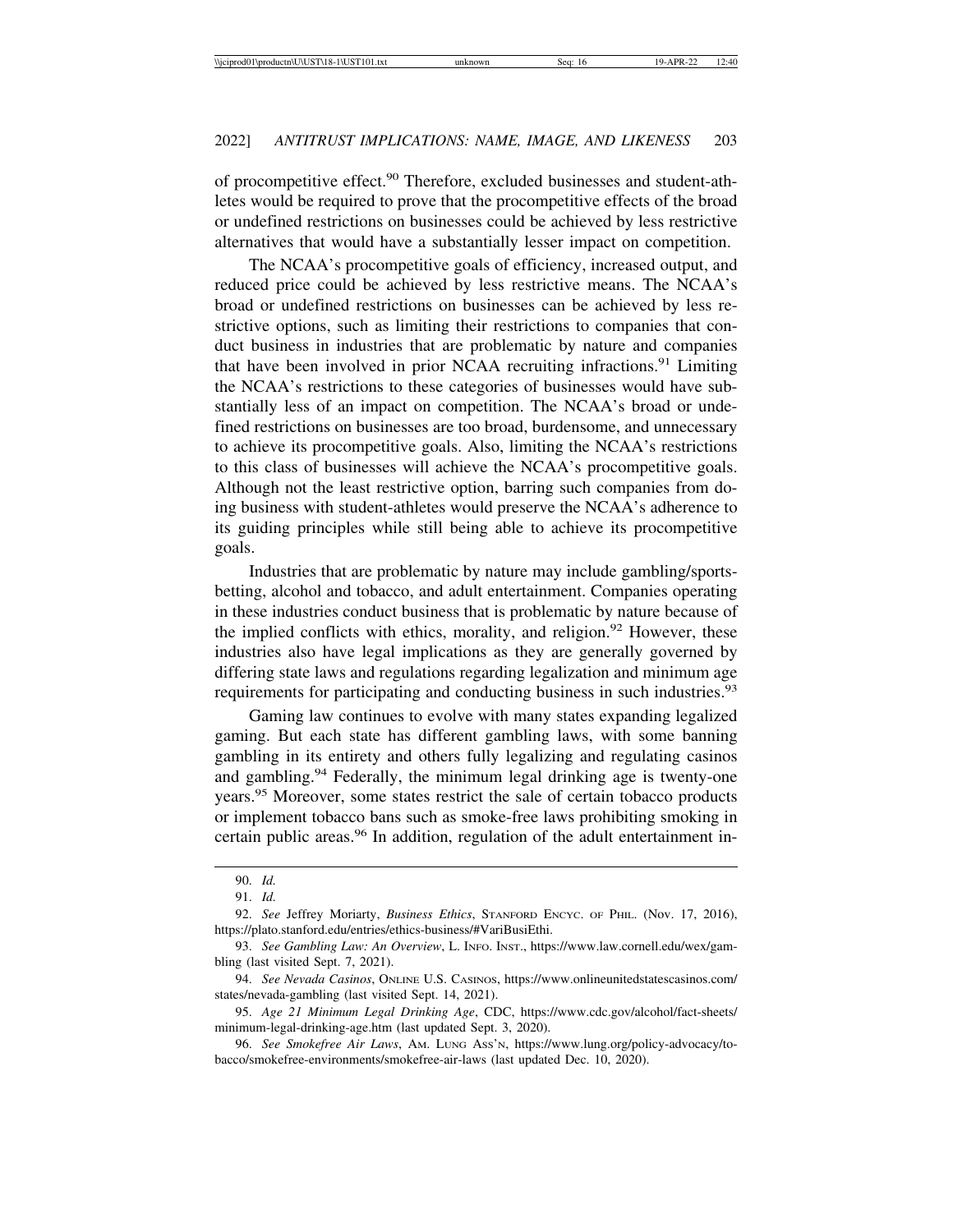dustry has generally been limited to prevent child pornography, and the failure to abide by such regulation may result in civil and criminal prosecutions.97 Still, adult entertainment may be perceived as obscene and indecent under society's standards.<sup>98</sup> Thus, the NCAA may achieve its procompetitive goals in a less restrictive manner by limiting its exclusions to companies that operate in problematic industries.

Instead of potentially excluding a broad category of businesses by implementing undefined restrictions to achieve its procompetitive goals, the NCAA could achieve those goals by narrowly excluding those companies who have committed NCAA recruiting infractions in the past. This less restrictive alternative would increase competition in the market by allowing more businesses to compensate student-athletes for use of their NIL while also barring companies that have violated NCAA's recruiting rules in the past. As a result, limiting the NCAA's restrictions in this way would have the same procompetitive effects that the NCAA proffers including enhanced efficiency, increased output, and reduced price.

Limiting restrictions to those companies involved in past recruiting infractions would have a substantially lesser impact on competition because it narrows the broad scope of businesses, and more concretely, specifies a category of businesses that may be excluded from compensating studentathletes for use of their NIL. In addition, considering whether a business has been involved with NCAA recruiting infractions in the past, in conjunction with whether the business operates in an industry problematic in nature, creates a more "bright-line rule" for the NCAA and businesses seeking to contract student-athletes for use of their NIL. The less restrictive alternative also eliminates arbitrary case-by-case determinations of whether broad or undefined restrictions apply to certain businesses in violation of the NCAA's guiding principles. Therefore, considering all the factors in the burden-shifting test under the rule of reason analysis, the broad or undefined restrictions on businesses seeking to compensate student-athletes for use of their NIL unreasonably impairs competition.

### III. THE SUPREME COURT'S RULING AND DICTA FROM NCAA V. ALSTON REJECTED THE PROPOSITION THAT THE NCAA IS IMMUNE FROM FEDERAL ANTITRUST LAW

On June 21, 2021, the United States Supreme Court unanimously ruled that the NCAA's attempt to limit compensation to student-athletes to preserve their amateur status violates antitrust law and is subject to the normal

<sup>97.</sup> *See* Corita R. Grudzen & Peter R. Kerndt, *The Adult Film Industry: Time to Regulate?*, NCBI (June 19, 2007), https://www.ncbi.nlm.nih.gov/pmc/articles/PMC1892037.

<sup>98.</sup> *See* Ashcroft v. Free Speech Coal., 535 U.S. 234 (2002).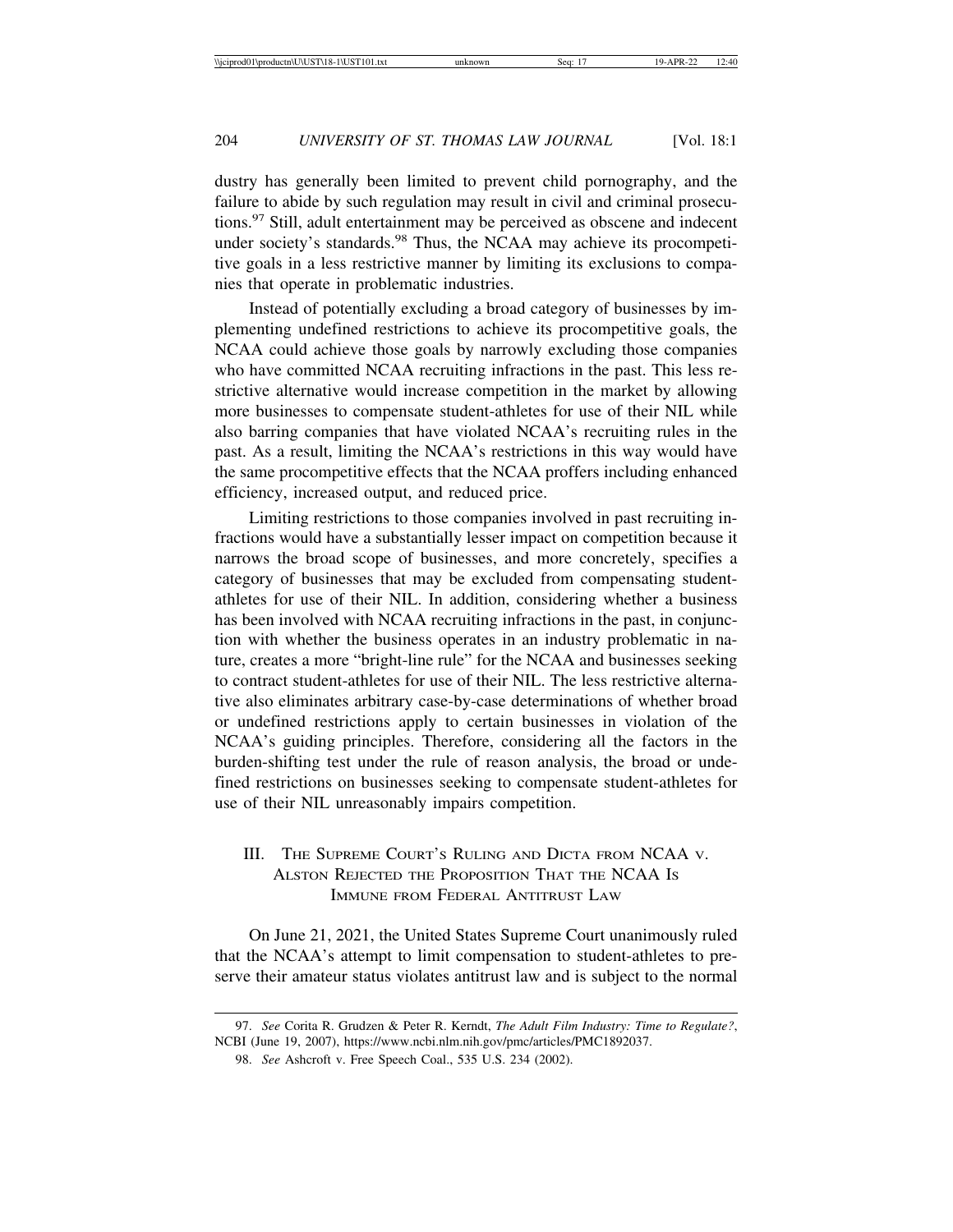rule of reason analysis applied in antitrust cases.<sup>99</sup> However, the Court's ruling was perceived as rather narrow, as it only overturned those NCAA rules that restrict the amount that schools can compensate student-athletes for education-related benefits.100 Still, the implications of *Alston* have called into question the NCAA's ability to limit compensation to studentathletes in other areas, particularly NIL, and will continue to influence the course of NCAA amateurism rules in the coming years.

In *Alston*, the Court held that the district court did not err in finding that the NCAA violated the Sherman Act by limiting the education-related benefits schools could offer student-athletes, such as rules limiting scholarships for graduate or vocational school, payments for academic tutoring, or paid post-eligibility internships.<sup>101</sup> The Court went on to hold that the district court properly applied a rule of reason analysis and nowhere required the NCAA to show that its compensation rules constituted the least restrictive means of preserving consumer demand, and it was only after finding that the restraints were stricter than necessary to achieve demonstrated procompetitive benefits that the district court declared a violation of the Sherman Act.<sup>102</sup> The Court sustained the district court's analysis of the impact of the NCAA's restrictions on education-related benefits because the analysis was based upon "an exhaustive factual record, a thoughtful legal analysis consistent with established antitrust principles, and a healthy dose of judicial humility."<sup>103</sup>

Notably, in Justice Kavanaugh's concurrence, he powerfully maintained that "the NCAA and its member colleges are suppressing the pay of student-athletes who collectively generate billions of dollars in revenues for colleges every year."104 Justice Kavanaugh stressed the importance of the Court's holding that the normal rule of reason analysis be applied to NCAA rules restricting the compensation of student-athletes.<sup>105</sup> Justice Kavanaugh took his antitrust analysis further, concluding that "the NCAA's business model would be flatly illegal in almost any other industry in America [because] [n]owhere else in America can businesses get away with agreeing not to pay their workers a fair market rate on the theory that their product is defined by not paying their workers a fair market rate . . . The NCAA is not above the law."106

<sup>99.</sup> Samuel Estreicher & Zachary Fasman, *NCAA v. Alston: A Brave New World for College Sports*, VERDICT (June 25, 2021), https://verdict.justia.com/2021/06/25/ncaa-v-alston-a-bravenew -world-for-college-sports.

<sup>100.</sup> *Id.*

<sup>101.</sup> Nat'l Collegiate Athletic Ass'n v. Alston, 141 S. Ct. 2141, 2166 (2021).

<sup>102.</sup> *Id.*

<sup>103.</sup> *Id.*

<sup>104.</sup> *Id.* at 2168 (Kavanaugh, J., concurring).

<sup>105.</sup> *Id*. at 2167.

<sup>106.</sup> *See NCAA v. Alston Signals Peril for the NCAA's Amateurism Defense But Implications for Antitrust Go Well-Beyond Collegiate Sports*, CROWELL & MORING, LLP (June 23, 2021), https://www.crowell.com/NewsEvents/AlertsNewsletters/all/NCAA-v-Alston-Signals-Peril-for-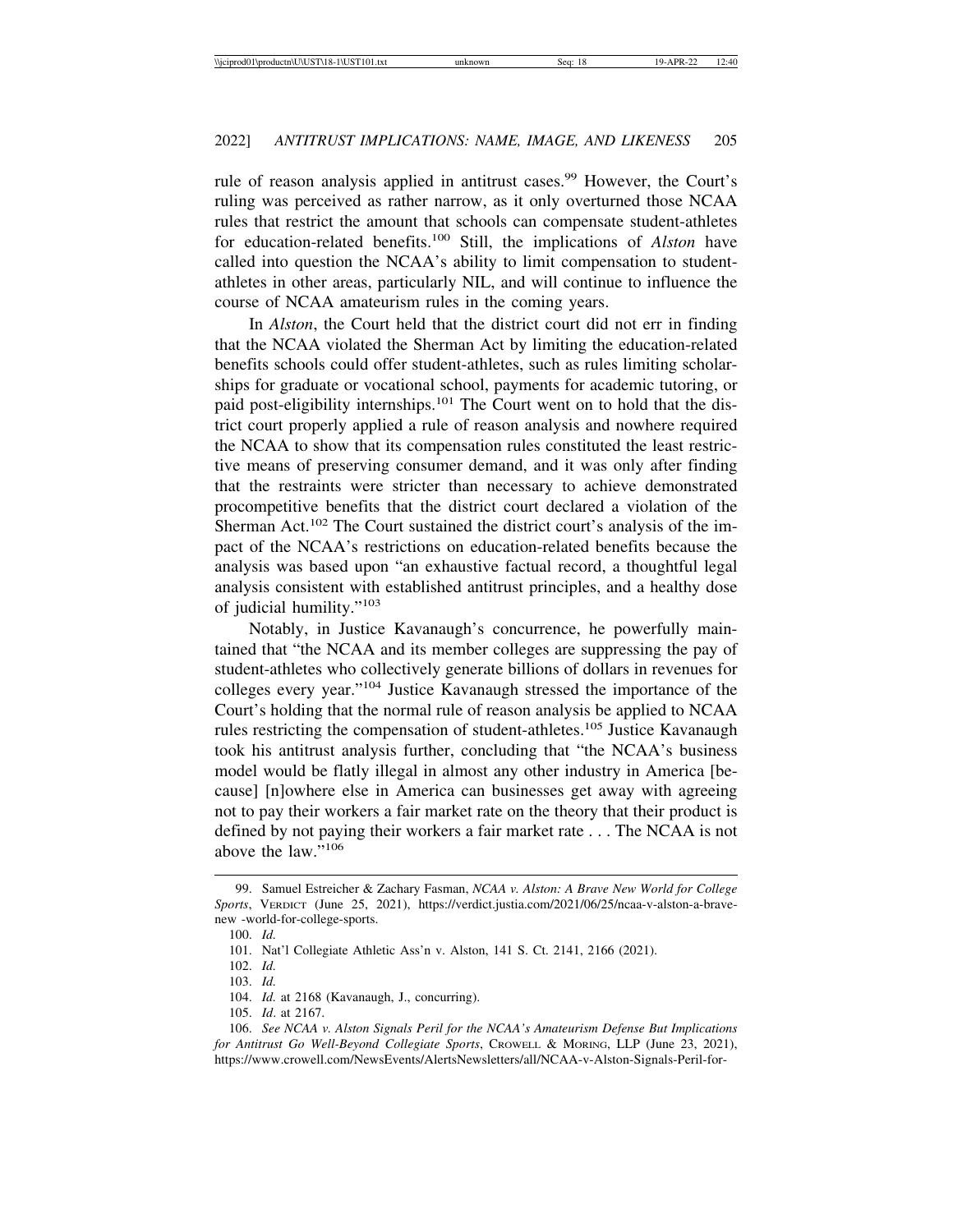Although *Alston* was not about NIL rights, the impact of *Alston* will likely influence the application of the Sherman Act. Not only will *Alston* likely become a go-to decision for framing the Sherman Act's rule of reason analysis, but, for the first time, the Court recognized that restraints can also be exonerated with a "quick look" approach—a lower antitrust standard of review.<sup>107</sup> The Court explained, for example, that agreements which are needed to produce a sports league—such as the number of players and the time of play, but not wages—could pass muster with a quick look, providing an especially powerful tool to joint venture participants.108 Yet, a quick-look analysis does not extend to restrictions on "pay-for-play," which requires a more detailed analysis of the impact of those rules on the product or consumer market.<sup>109</sup>

The Court also suggested that precedent may be flexible in antitrust cases to reflect industry changes over time. In *Alston*, the NCAA relied in part on *NCAA v. Board of Regents of Univ. of Okla.*, the Supreme Court's 1984 NCAA case in which the Court stated that "the preservation of the student-athlete in higher education . . . is entirely consistent with the goals of the Sherman Act."110 "After dismissing the comment as dicta, the Court added that the analysis of whether conduct is an antitrust violation may change as 'market realities' change."111 In *Alston*, the Court concluded that market realities had changed, noting in part the astronomical increase in revenue associated with the NCAA's athletic programs without explaining how changes in revenue are relevant to the antitrust analysis.<sup>112</sup>

Lastly, on June 30, 2021, the NCAA's Board of Directors adopted an interim rule change that opened the door for student-athletes to begin engaging in NIL activity.<sup>113</sup> The temporary rule change instructs schools to set their own policy for what should be allowed regarding NIL rights with minimal guidelines. Accordingly, on July 1, 2021, six state laws pertaining to student-athlete NIL compensation went into effect.<sup>114</sup> As a result, some prominent NCAA student-athletes have begun to sign endorsement deals in those states with active NIL legislation.

- 111. *See* CROWELL & MORING, LLP, *supra* note 106.
- 112. *See* CROWELL & MORING, LLP, *supra* note 106.

the-NCAAs-Amateurism-Defense-But-Implications-for-Antitrust-Go-Well-Beyond-Collegiate-Sports.

<sup>107.</sup> *Id.*

<sup>108.</sup> *Id.*

<sup>109.</sup> *Id.*

<sup>110.</sup> *Bd. of Regents of Univ. of Okla*., 468 U.S. at 120.

<sup>113.</sup> *See* Dan Murphy, *Everything You Need to Know About the NCAA's NIL Debate*, ESPN (Sept. 1, 2021), https://www.espn.com/college-sports/story/\_/id/31086019/everything-need-knowncaa-nil-debate.